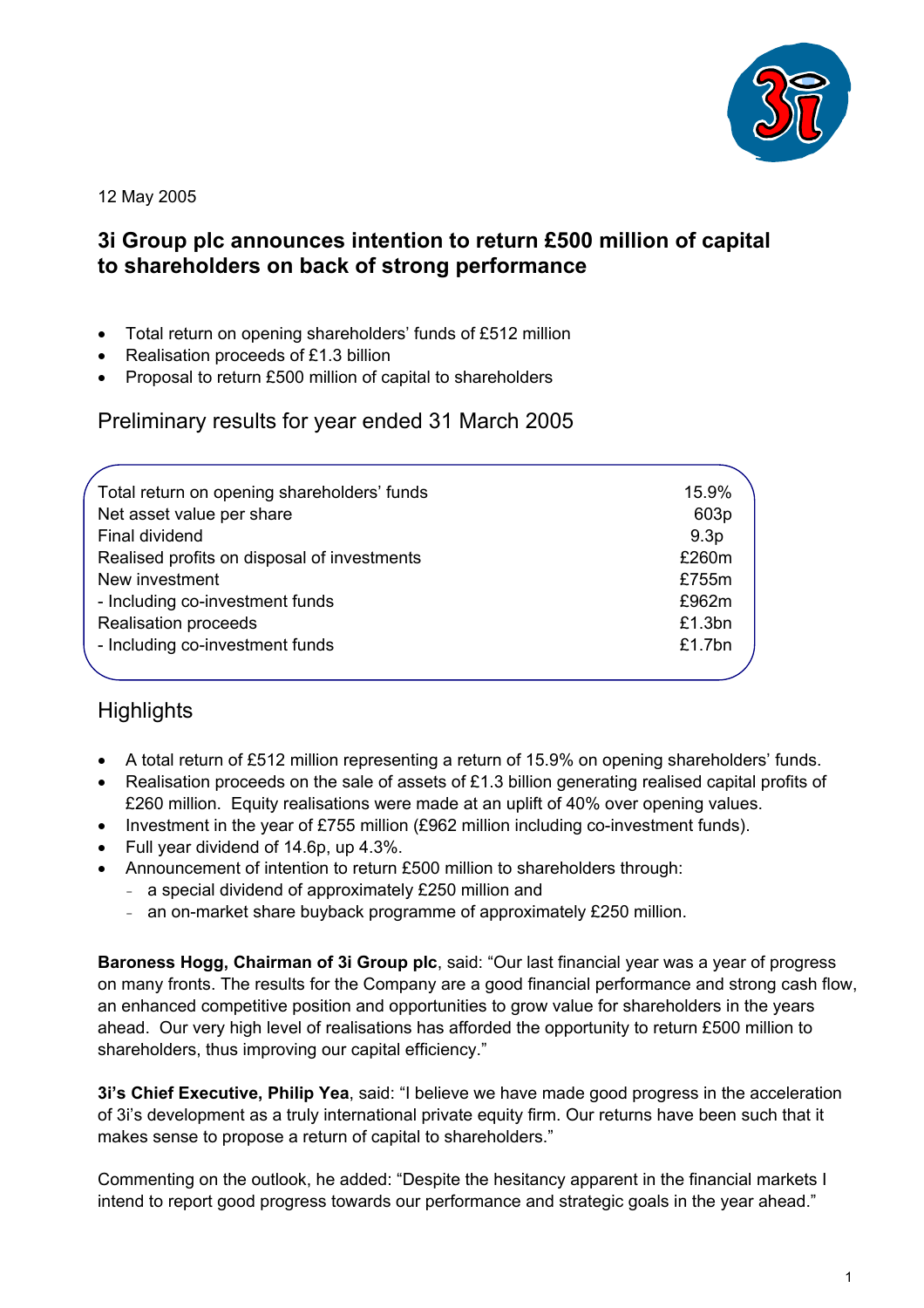# Return of capital to shareholders

3i is focused on delivering a strong performance in terms of return on equity. In this context, the Board has carefully assessed 3i's capital base and intends to return £500 million to shareholders. The Board proposes to pay a special dividend of 40.7p per share (approximately £250 million). This dividend is to be linked to a consolidation of shares and, if the consolidation is approved by shareholders, the dividend is expected to be paid in July. The Board also proposes that, subject to shareholder approval, the balance of about £250 million (representing approximately 6% of 3i's issued share capital at 3i's current share price) will be returned through a programme of on-market purchases of 3i shares commencing in July. On the basis of current market conditions, it is likely that these purchases will be executed at prices which exceed 3i's latest published net asset value per share.

It is intended that shareholder approval for these proposals will be sought at an extraordinary general meeting to take place immediately following the AGM on 6 July. A circular convening the EGM and giving more information and detail on the proposals is expected to be sent to shareholders in June.

- ends -

For further information, please contact:

| Philip Yea, Chief Executive<br>3i Group plc                    | Tel: 020 7975 3386 |
|----------------------------------------------------------------|--------------------|
| Simon Ball, Finance Director<br>3i Group plc                   | Tel: 020 7975 3356 |
| Patrick Dunne, Group Communications Director<br>3i Group plc   | Tel: 020 7975 3283 |
| Issued by:<br><b>Philip Gawith</b><br>The Maitland Consultancy | Tel: 020 7379 5151 |

**For further information regarding the announcement of 3i's annual results to 31 March 2005, including video interviews with Philip Yea and Simon Ball (available 7.15am) and a live webcast of the results presentation (at 10.00am, available on demand from 2.00pm), please see** www.3igroup.com.

## Notes to editors

3i is a world leader in private equity and venture capital. We focus on buyouts, growth capital and venture capital and invest across Europe, in the United States and in Asia.

Our competitive advantage comes from our international network and the strength and breadth of our relationships in business. These underpin the value that we deliver to our portfolio and to our shareholders.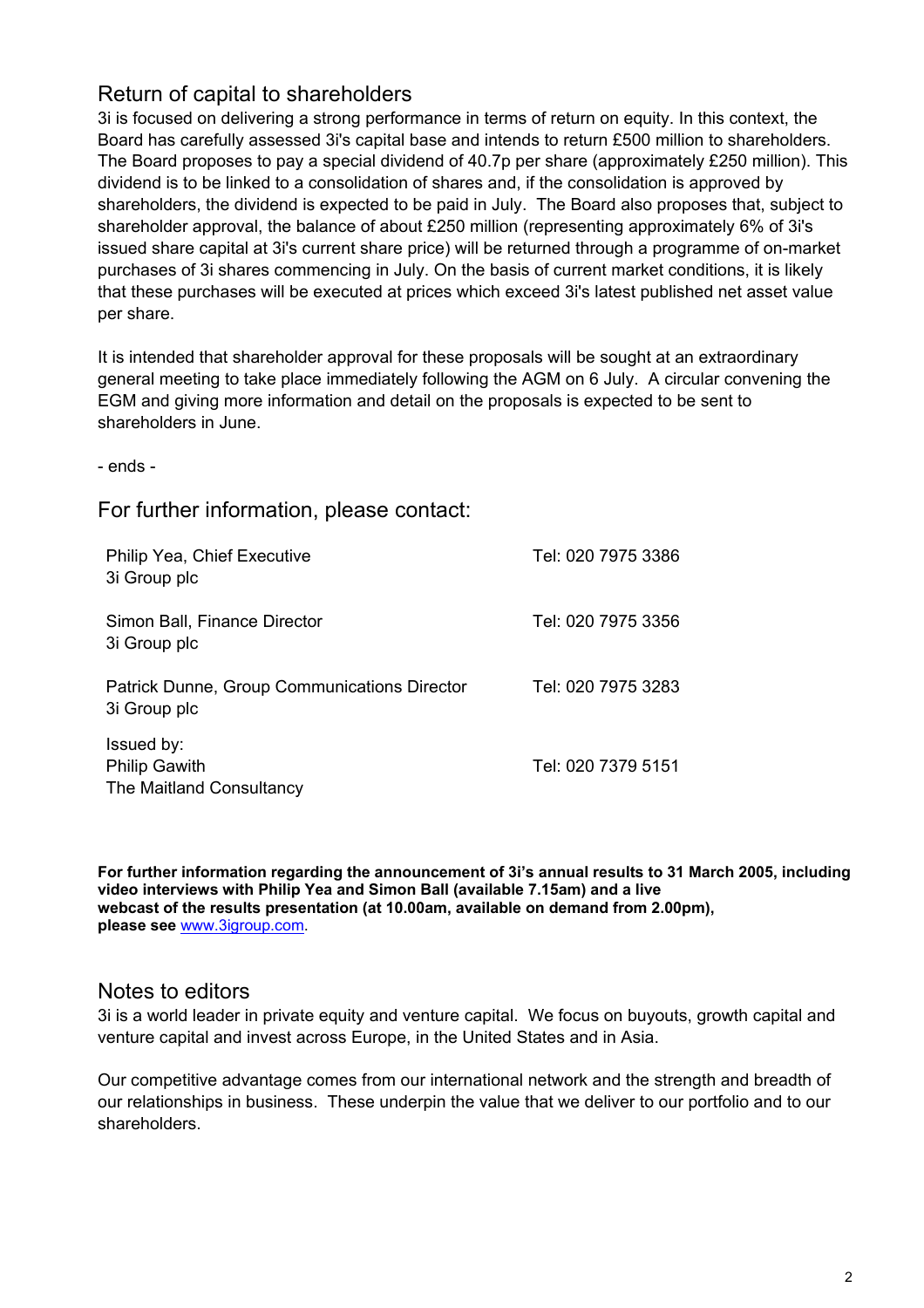# Chairman's statement

3i's business, balance sheet and board have all developed considerably this year. The results for the Company are a good financial performance and strong cash flow, an enhanced competitive position and opportunities to grow value for shareholders in the years ahead. In summary, a year of progress on many fronts.

Our very high level of realisations has afforded the opportunity to return £500 million to our shareholders, thus improving our capital efficiency, without compromising our ability to grow.

Each of our Buyout, Growth Capital and Venture Capital businesses has improved its competitive position in the year. Our strategy of developing the business internationally has progressed well and some 48% of 3i's portfolio value is now outside the UK.

A total return of £512 million for the 12 months to 31 March 2005 represents a 15.9% return on opening shareholders' funds, marginally better than both the FTSE All-Share (15.6%) and the FTSE 100 (15.4%) total return indices in the same period, and ahead of 3i's share price.

The Board is recommending a final ordinary dividend of 9.3p, making a total ordinary dividend of 14.6p, an increase of 4.3% from 14.0p last year.

Looking forward, the Board intends to achieve the return of an additional £500 million to shareholders through a combination of special dividend and share repurchases. The Board therefore proposes to pay a special dividend of 40.7p per share (approximately £250 million) as soon as practicable after the Annual General Meeting on 6 July. The Board also proposes that the balance of about £250 million be returned to shareholders through a programme of on-market share buybacks beginning in July. Resolutions relating to both the special dividend and buyback proposals will be put to shareholders at an Extraordinary General Meeting we plan to hold immediately following the Annual General Meeting.

In my interim report to you I noted that the appointment of Philip Yea as Chief Executive in July 2004 was widely welcomed and that Philip had made a number of organisational changes in the autumn of 2004. These changes have positioned the business for growth, enhancing the linkage between our business lines and geographic markets and ensuring that 3i continues to attract, retain and develop the best talent.

Simon Ball joined 3i in February and succeeded Michael Queen as Finance Director on 1 April 2005, the date when Michael formally became responsible for 3i's Growth Capital business. Rod Perry, who has done a tremendous job with our Venture Capital business since he became responsible for it in 2001, retires from the Board at our Annual General Meeting in July at the age of 60. He will be succeeded by Jo Taylor, who will join our Executive Committee in July. Rod's Human Resources responsibilities have been taken on by Denise Collis, who joined 3i and the Executive Committee in November.

I was also delighted to welcome Sir Robert Smith and Dr Peter Mihatsch as non-executive Directors to the Board in September 2004. Sir Robert brings a wealth of experience from the City and industry and has substantial private equity experience. Peter brings an extensive knowledge of German business as well as insights gained from growing a major international telecommunications business. 3i now has non-executives from the US, France and Germany, all countries where we have significant interests.

As ever, the macroeconomic prospects are complicated by global imbalances and shifts in the pattern of growth. 3i is, however, well placed to take advantage of these. We are already securing access to growth capital opportunities in India and China and our Venture Capital business is able to exploit its network in the US, Asia and Europe. Meanwhile, the pace of restructuring in Europe is accelerating.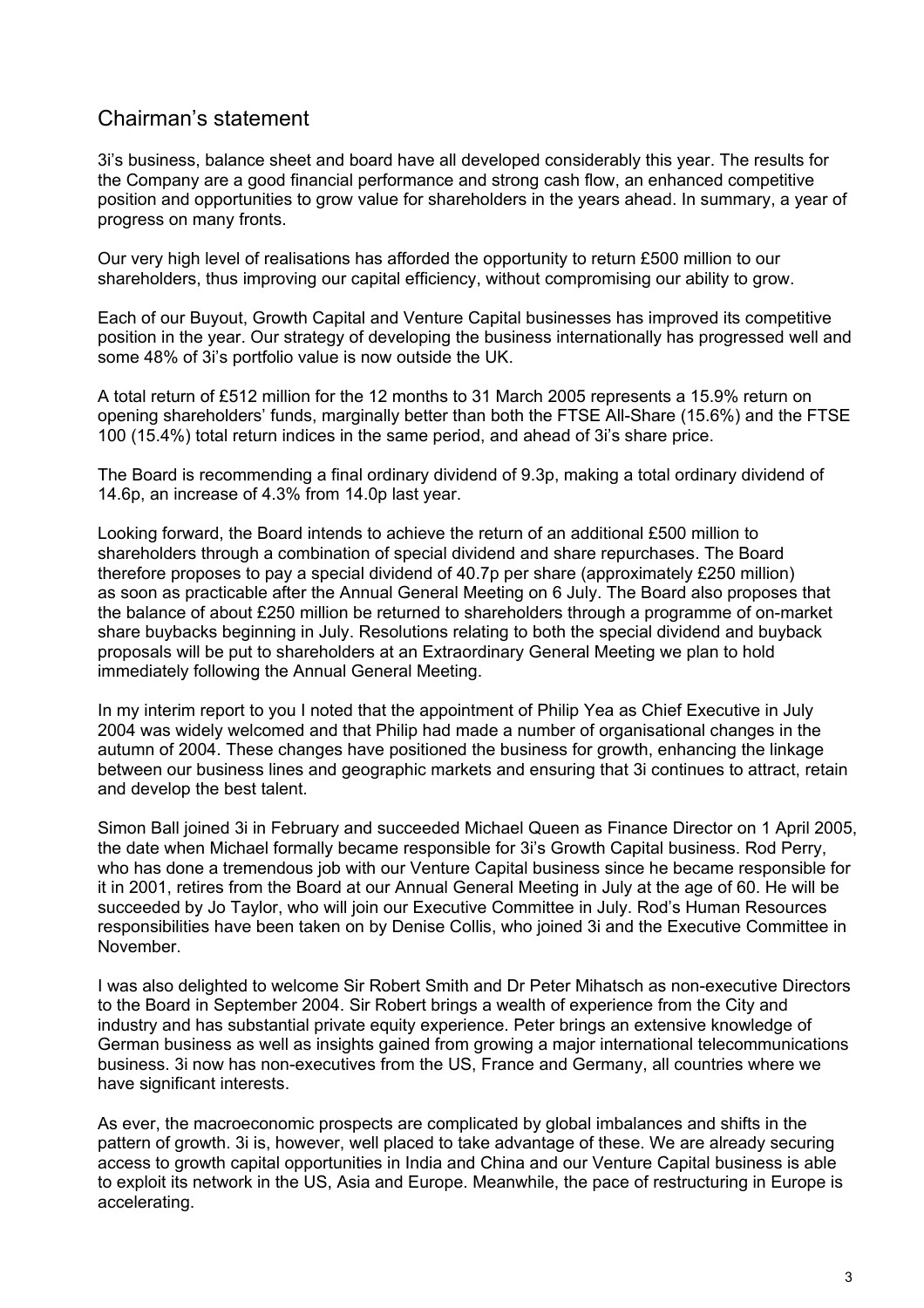A year of such good progress at 3i is the result of a team effort and I would like to pay tribute to three groups of people in particular. First, our teams around the world, who have worked with skill and determination to deliver these results. Second, the managers of our portfolio companies, who are the ultimate drivers of 3i's value, and third, the many people who work with 3i around the world to find, invest and grow businesses with us.

**Baroness Hogg**  Chairman

11 May 2005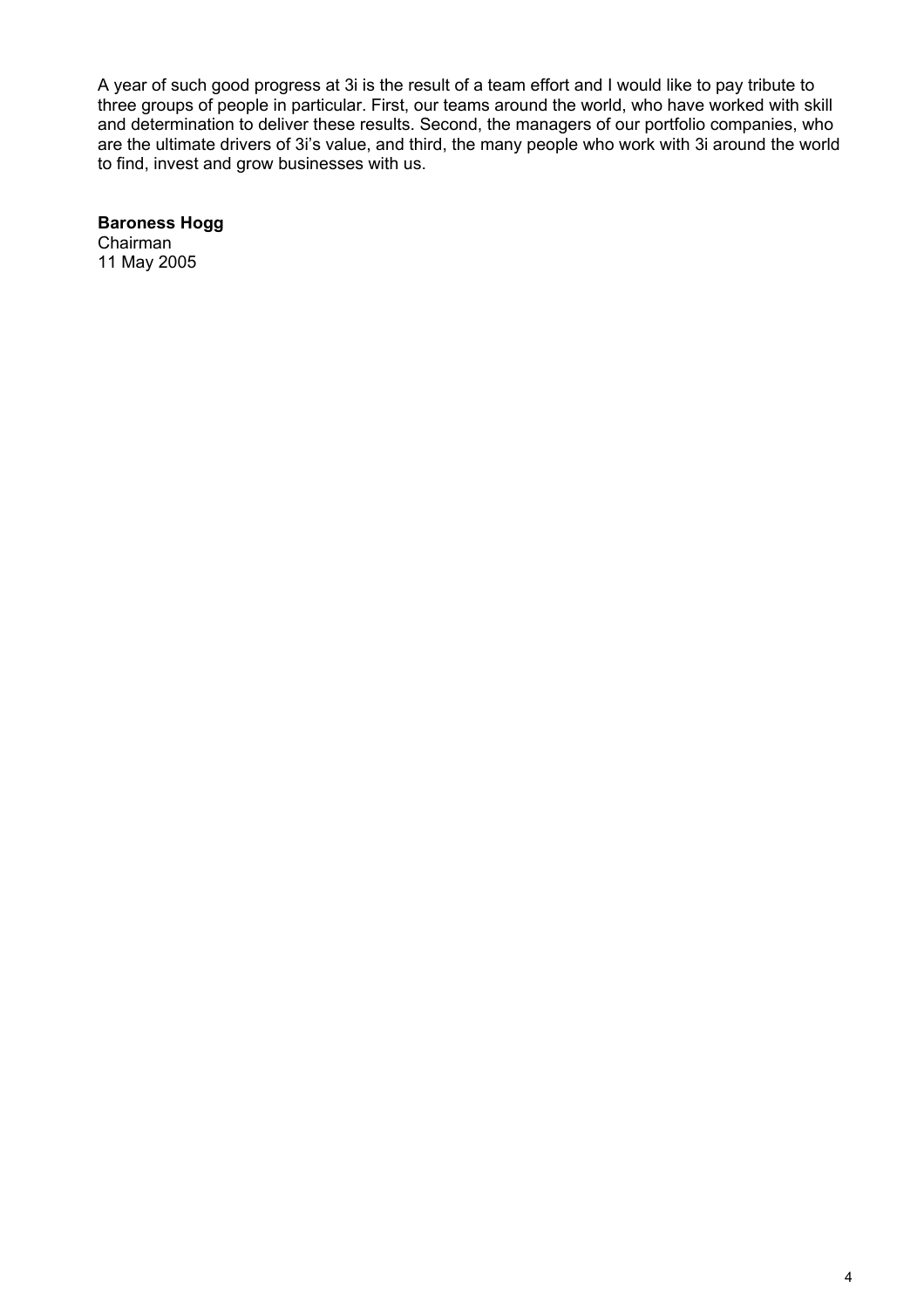# Chief Executive's statement

My role as Chief Executive is to deliver performance from the present business while building for the future.

I am pleased to report a strong set of results and good progress in the acceleration of 3i's development as a truly international private equity firm. Total return for the year was 15.9% on restated opening shareholders' funds. Both Buyouts and Growth Capital performed well, with gross portfolio returns of 22% and 24% respectively, and Venture Capital showed an improved performance with a gross return for the year of 11%.

Although, during the year, investment conditions were competitive for Buyouts, with increased funds flowing into European private equity and the high availability of debt, our teams invested £532 million, of which £338 million was from 3i's own resources. Growth Capital had a slower year in terms of the amount of investment (£263 million) but the pipeline going forward is encouraging. Our Venture Capital business continues to be selective and disciplined in its investment approach and invested £143 million.

Realisation proceeds were £1.3 billion and these were generated at good uplifts to carrying value. The portfolio performed well and health remains sound, reflecting both improved investment processes and the relatively benign economic backdrop.

To assist understanding of our current business model, we have decided to report separately the returns from our SMI portfolio which, in fact, has been run by a dedicated team since 2001. This team continues to make excellent progress in realising value from this part of the portfolio.

At the time of our interims in November, I spoke of the opportunities I saw for the Group to continue to improve our returns but also to increase the level of our investment. In view of the opportunities within our Growth Capital business to invest at a larger deal size, which quite often involves investing in companies with cross-border ambitions, we have decided to operate this business line on a more integrated international basis.

We are accelerating the development of our Asian business by opening an office in Shanghai and starting the recruitment of a high quality team to develop a business in India. We are also actively building relationships to access the market for infrastructure investment in the UK and the rest of Europe. These steps are the prelude to achieving a higher level of investment over the next few years without diluting our returns.

In his new role as Head of Group Markets, Chris Rowlands has taken a number of important steps to improve the agility with which we bring our resources to bear in the market.

Our central sector group of industrialists has been strengthened to support the greater emphasis being given to sector specialisation in the origination of investments. We have also taken specific opportunities to add to the quality of our existing teams by bringing in fresh, relevant experience from outside, including Managing Directors for our German speaking and Indian businesses and our Group Marketing Director.

The creation of partnership style structures within each of our business lines has been supported in recent years by the introduction of carried interest schemes. These reward our teams for successful realisations. The continued success of our business line model within our international network is critically dependent upon the quality of our people and how well we deliver partnership models across the Group as a whole. Denise Collis, who joined our Executive Committee as Human Resources Director in November, is having a major impact on how we further improve our employment proposition and progress the development of our people to deliver a true culture of partnership across the Group as a whole.

As we develop our resources in new markets, we anticipate a modest increase in our cost base but, over the medium term, would expect our costs as a proportion of our gross returns to decline.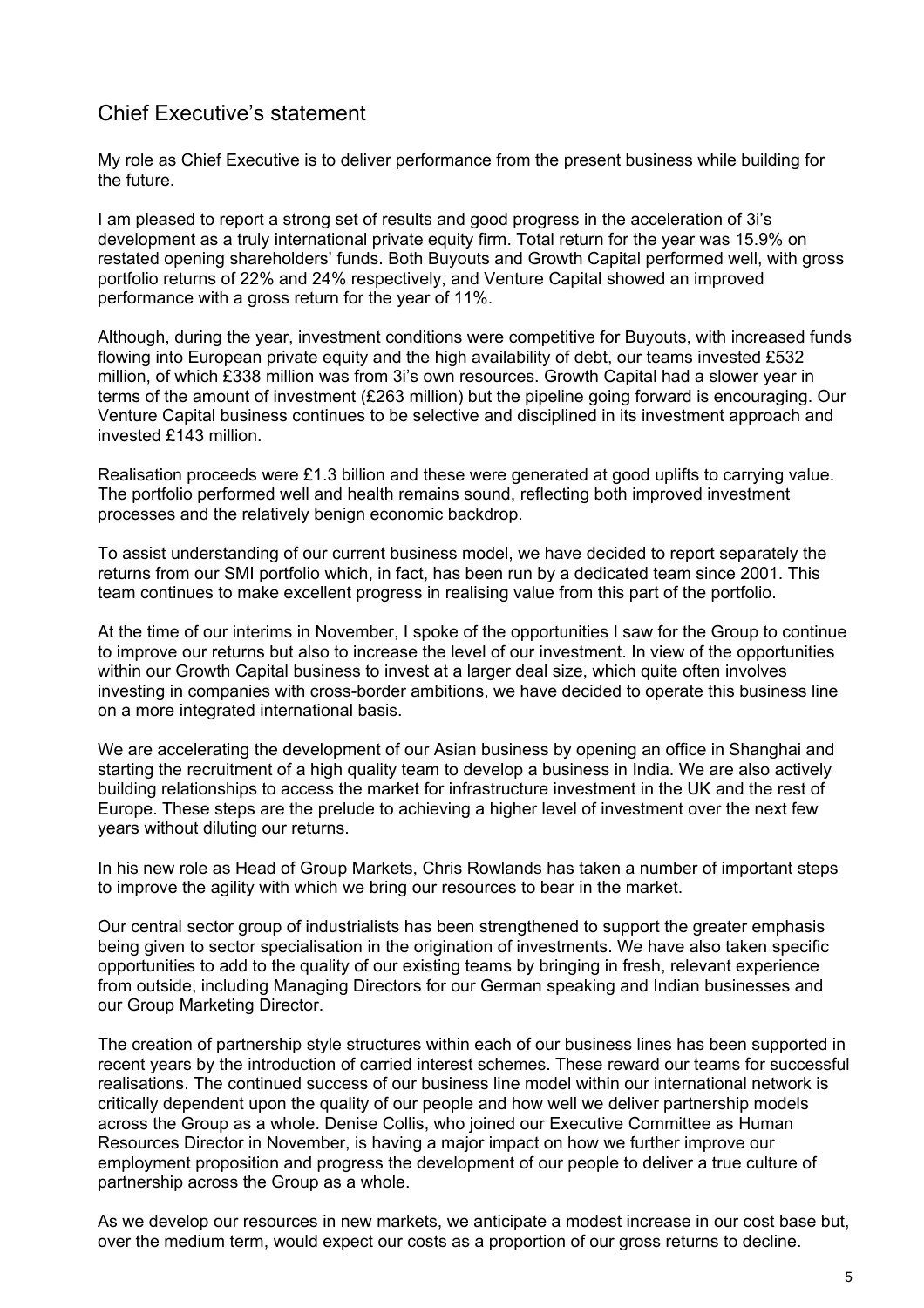Following Michael Queen's move from Finance Director to head up our Growth Capital business, and the appointment of Simon Ball as his successor, the announcement in January that Jo Taylor would succeed Rod Perry in heading our Venture business has completed the series of changes required to implement our immediate plans. Rod has made a major contribution to the Group in this and other roles and I have asked him to continue his association with us by heading up an international advisory board for our Venture business.

At the interims, we took the step of making public the gross cash to cash returns that we are targeting for each of our business lines, as well as the volatilities that we expect to experience over given time periods. At the mid-point of these ranges and with an appropriate level of leverage to our equity base, we would expect to achieve an average return on equity of 20%.

The good returns we are achieving, and particularly the high level of realisation proceeds we have generated over the past two years, have given rise to a higher level of financial resources than we can profitably reinvest in the near term. By reference to the level of gearing we believe is appropriate for the business and, having reviewed our medium-term projections of cash flows, we have decided to take immediate steps to return capital to shareholders.

Although we intend to increase the amounts we invest, particularly through accelerating investment in growth capital opportunities and expanding our business lines and geographic footprint, we are committed to maintaining financial efficiency by returning cash when it is surplus to our investment needs.

Our strategic opportunities are clear and much change is under way to accelerate their delivery. At the same time, our teams are maintaining their focus on continuing to deliver high quality investment opportunities. Despite the hesitancy apparent in the financial markets, I intend to report further good progress towards our performance and strategic goals in the year ahead.

**Philip Yea**  Chief Executive 11 May 2005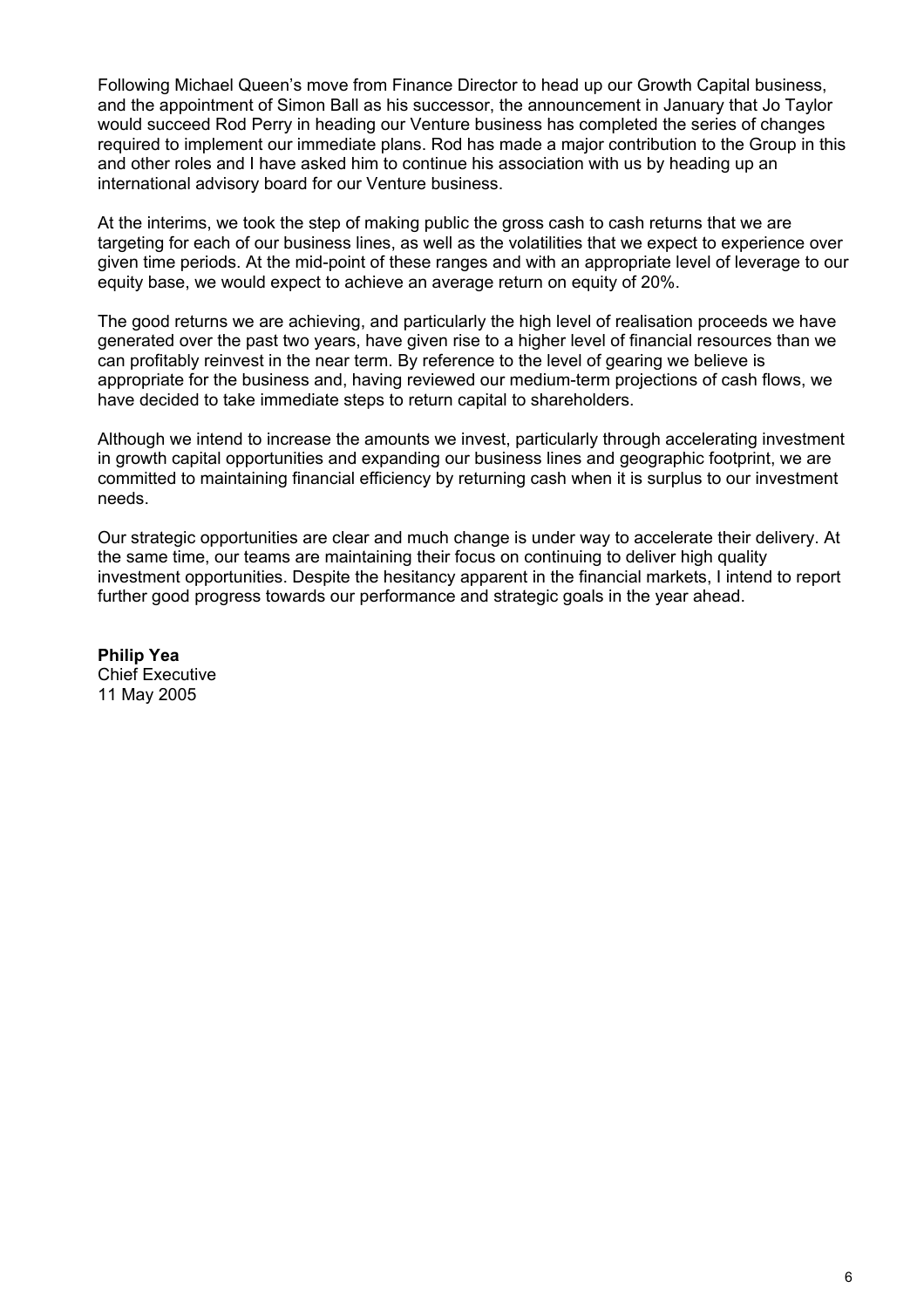# Operating and financial review

This review includes a description of 3i's business and strategy and comments on 3i's performance during the year in the context of the economic and market environment and other influences. It also discusses 3i's financial position, including changes to its capital structure, and comments on the main risks inherent in 3i's business and the framework used to manage them.

## **3i's business and strategy**

### **3i's business**

The focus of 3i's business continues to be to invest in buyouts, growth capital and venture capital. Buyouts represent 36% of our portfolio by value at 31 March 2005, with Growth Capital at 29% and Venture Capital at 17%. Geographically, most of our investment is in businesses based in Europe, although 3i does have growing investment operations in the US and in Asia.

## *Buyouts*

This business line invests in European mid-market buyout transactions with a value up to  $\epsilon$ 1 billion and targets between 15 and 25 transactions per year. These investments typically involve 3i together with co-investment funds managed by 3i holding the majority of the equity of a portfolio company.

The vendors of businesses acquired through a buyout are typically large corporates disposing of non-core activities, private groups with succession issues or, in the case of a secondary buyout, other private equity investors.

3i targets the mid-market because that is where we believe we can create the most value. There is also less competition for transactions in this market than for larger deals and price is less likely to be the sole or key criterion in "winning the deal". The nature and size of businesses in this market are such that we are more able to add value through strategic, operational and management input; and, in this segment, the underlying businesses will generally have significant growth potential and be attractive acquisition targets for a number of strategic purchasers. We anticipate growing this business broadly in line with the European mid-market.

### *Growth Capital*

3i's Growth Capital business line targets investments of between €10 million and €100 million, across a broad range of sectors, business sizes and funding needs, investing in 20 to 30 transactions per year. These investments typically involve 3i acquiring minority stakes in substantial privately-owned businesses at key points of change. Growth capital can be invested to accelerate organic growth, to fund acquisitions or to acquire shares from existing shareholders to resolve a succession or other ownership issue. With such minority positions, we seek to ensure a high level of influence to create value for all shareholders.

3i's Growth Capital business is primarily focused on the European and Asian markets where we see excellent opportunities to grow investment by around 15% per annum.

Success in Growth Capital is increasingly driven by sector-focused marketing and the ability to add value to companies expanding internationally through giving them access to 3i's network. These factors, combined with 3i's traditional strength in managing relationships with regional businesses and intermediaries, gives 3i significant competitive advantage.

In addition, because 3i's funding, unlike that of most of the private equity industry, is not constrained by being fixed-life or closed-end in nature, we are able to be more flexible regarding the investment holding period.

During the year, we commenced the recruitment of a team to develop a growth capital business in India, and announced our intention to open an office in Shanghai. In addition, we have also made commitments to invest in a central European growth capital fund and a Chinese growth capital fund. These investments will increase our understanding and capabilities in these developing markets.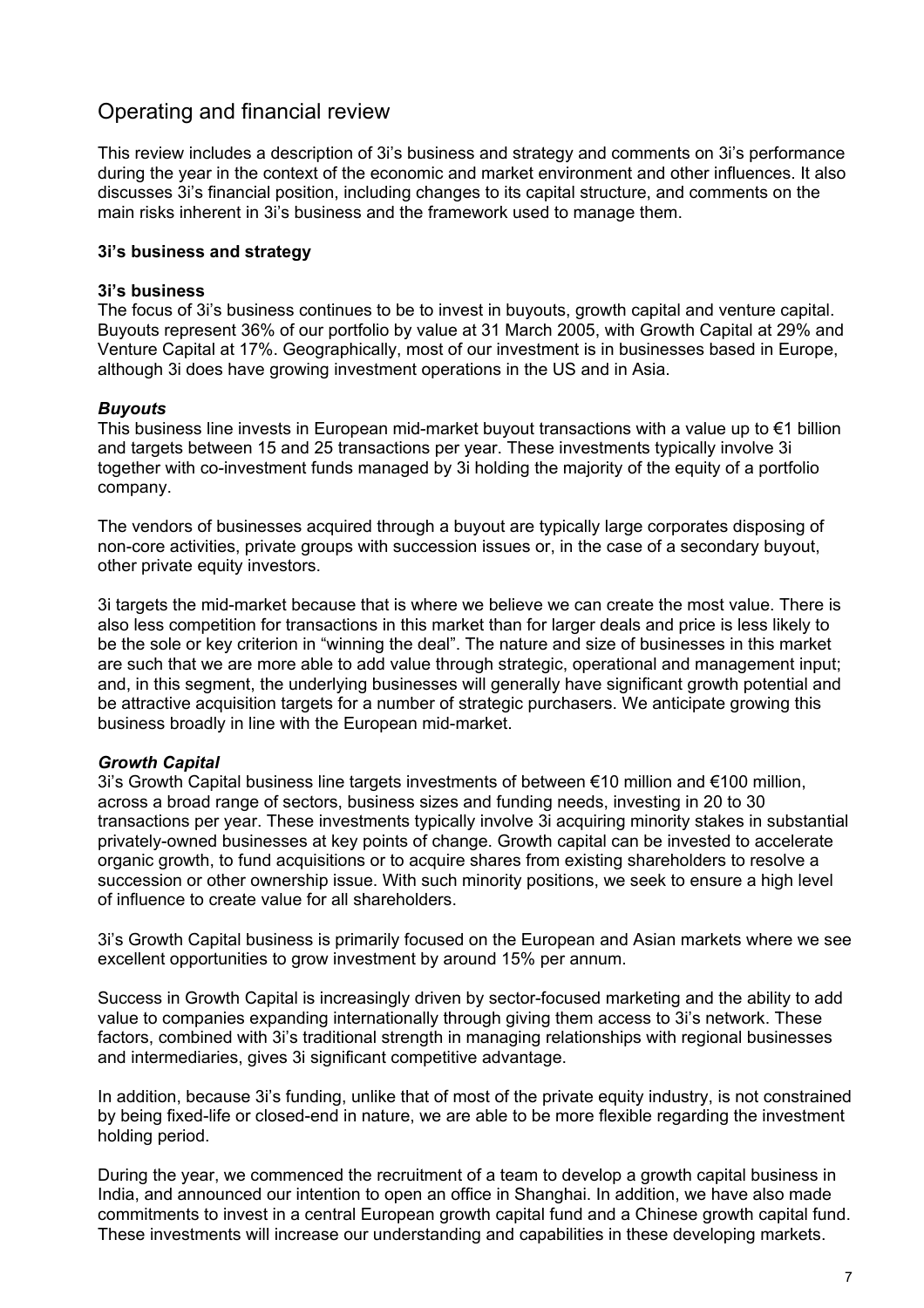3i will continue to target opportunities to invest in infrastructure, a segment of the market where we have historically made a number of successful investments.

Also included within this business line is our investment activity in smaller buyouts in Europe and Asia. These transactions typically have a value of less than €25 million. This activity is managed as part of Growth Capital as it generally involves 3i and its co-investment funds together taking only minority equity stakes.

The financial analyses provided in this review, of returns, amount invested and realisation proceeds by business line, include smaller buyouts within Growth Capital. This represents a change from the basis used in prior years where they were included within Buyouts. For ease of comparison, the 2004 figures have been restated on this new basis.

#### *Venture Capital*

3i's Venture Capital business is targeted at four key sub-sectors – healthcare, communications, software and ESAT (Electronics, Semiconductors and Advanced Technologies). The main geographic focus is Europe and the US, though the business also makes venture investments in Asia. As venture businesses compete globally, each investment opportunity is reviewed by reference to the relevant global sub-sector's competitive landscape.

Investment in venture capital takes the form of participation in a series of "funding rounds" and we therefore separate out "first investments" (those in businesses where 3i is not already invested) and "further investments". 3i typically invests between €2 million and €10 million in each new opportunity and, depending on circumstances and market conditions, we expect to invest between £150 million and £200 million per annum in venture capital.

#### **3i's strategy**

Consistent with our vision, we will continue to build our business internationally in markets where we believe we can generate market-beating returns. This will include extending business lines and building the capabilities necessary to deliver our targeted returns.

Integral to 3i's strategy is the ability to use our network to generate market-beating returns at each stage of the investment lifecycle – origination of the investment opportunity, developing and validating the business case, structuring and making the investment, implementing the operational plan for the business, and exit.

The main elements of our network are as follows:

#### *Business line teams*

Our specialist teams of investment executives in each of our Buyout, Growth Capital and Venture Capital business lines. 3i's scale and structure also allow us to utilise specialist skills in a number of other areas, including portfolio management, restructuring and turnarounds, and exits and initial public offerings ("IPOs") of companies from 3i's portfolio.

#### *Sector specialisation*

Our sector teams and the relationships that they have around the world provide market access, insight to investment judgment and the capability to add value. These sector teams are drawn from our investment and portfolio management executives and 3i's Sector Group, which comprises around 20 experienced senior industry specialists.

#### *Local presence*

The relationships that 3i has across the world with entrepreneurs, business leaders, corporates, universities, research organisations and intermediaries.

#### *Relationships with corporates*

Another benefit of 3i's scale, international reach and membership of the FTSE 100, is that we have developed valuable relationships with many of the leading corporates in each of the geographies and sectors in which we operate. Furthermore, 3i's ability to make effective business introductions across a range of geographies and sectors is increasingly a critical factor in our ability to "win deals" and provides 3i with a distinctive source of value creation.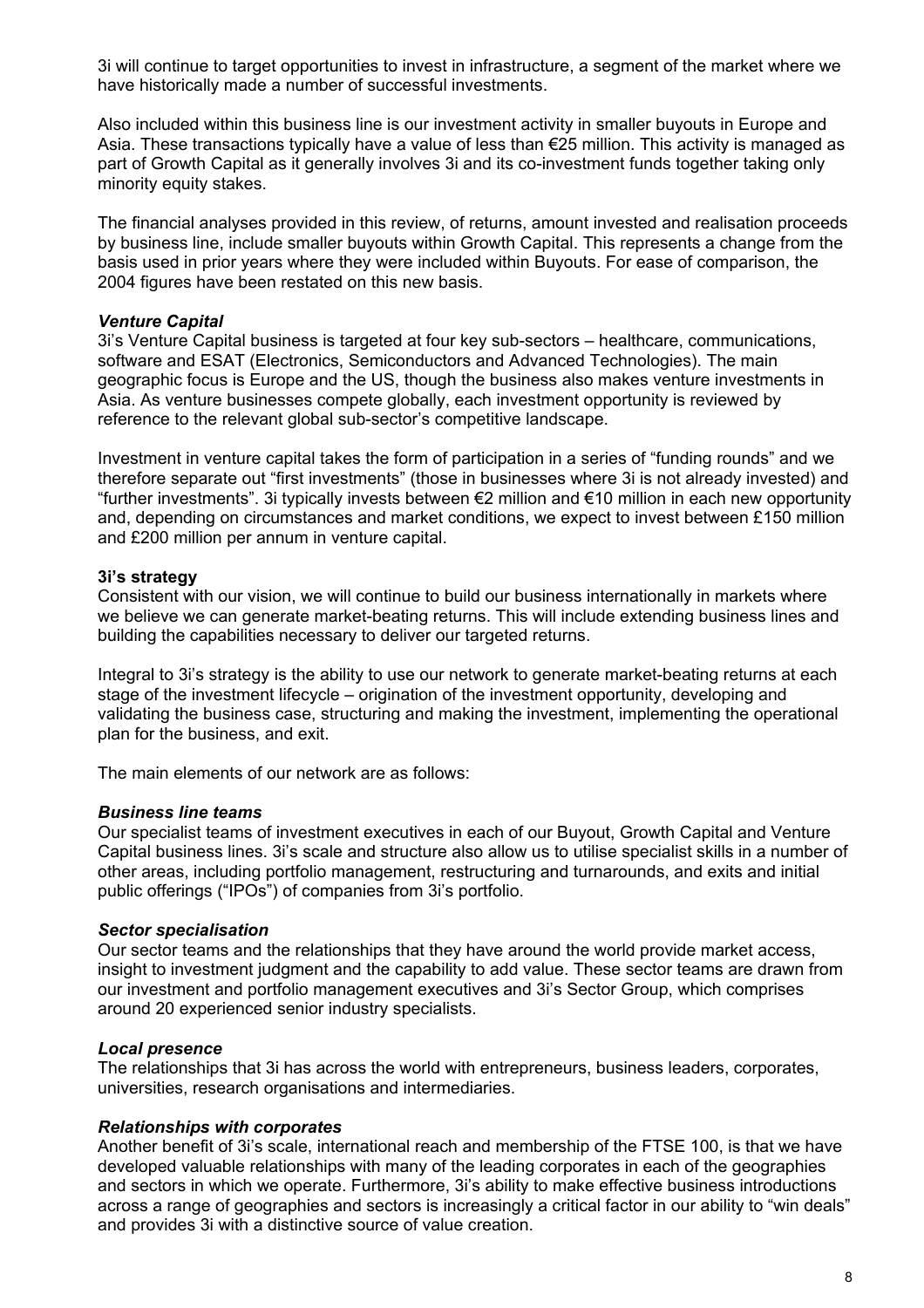### *Boards and management teams*

The "People Programmes" 3i runs for chairmen, chief executives, chief financial officers and independent directors provide an excellent resource for building and strengthening boards and operational management; and are also a strong source of both investment opportunities and due diligence capability.

### *Sharing knowledge and relationships*

Having invested in building such a significant network, it is imperative that 3i maximises its value through having the systems, processes and, most importantly, culture, to enable this to happen. An important tool is the 3i portal. This web-based knowledge system provides everyone at 3i with instant access to the combined knowledge and relationships of the Group.

### *Organisation and office network*

A number of changes to the management and organisation of our investment business were announced during the year. Chris Rowlands was appointed as Head of Group Markets, with responsibility for further developing the benefits of 3i's geographic network and our sector and business relationships. Michael Queen was appointed to succeed Chris Rowlands as Head of Growth Capital. These changes took effect from 1 April 2005. In addition, we announced that Rod Perry would be retiring as Head of Venture Capital in July and would be succeeded by Jo Taylor, who has run 3i's UK Venture Capital team since 1999. Jonathan Russell continues to lead our Buyouts business line.

Within each business line, a panel of 3i's most experienced investors ensures rigorous application of our investment processes. These panels also seek to ensure, on a case-by-case basis, that we assemble "the best team for the job" from our regional, sector and business line specialists.

The investment and divestment approval functions for larger transactions are carried out by two Investment Committees, addressing technology and non-technology investments respectively. The membership of these Investment Committees is drawn from 3i's Executive Committee.

3i's SMI initiative, which was established in 2001, continues to be successful in generating returns from some of the older and lower-growth investments. At 31 March 2005, £762 million of value (18% of 3i's total portfolio) and 807 investments (54% by number of 3i's total portfolio) were managed by the SMI team. It is our objective to continue to realise the SMI portfolio over the medium term.

As noted above, we have started the recruitment of a team for India and intend to open an office in Shanghai to complement our team based in Hong Kong. During the year, we closed a number of our smaller offices, in Padua, Nantes and Vienna. As of 31 March, we had a total of 28 offices (24 across Europe and two each in the US and Asia).

Since 31 March 2005, with a view to focusing our new business activity in the UK and Germany in fewer locations, we have communicated the decision to close our offices in central Birmingham, Reading and Düsseldorf. Following these closures, we will have eight offices in the UK, of which four (Aberdeen, Cambridge, London and Manchester) will focus on new business, with the other four (Birmingham – Trinity Park, Bristol, Glasgow and Leeds) being solely focused on portfolio management.

## **Operating review**

### **Macroeconomic and market conditions**

Overall, the macroeconomic environment in the geographies where 3i operates remained supportive during the year, though conditions within the different regions and sectors in which our portfolio companies operate were variable. Broadly, the year was one of economic growth with low levels of inflation and interest rates, which helped to keep business sentiment and consumer confidence positive throughout. In currency terms, sterling strengthened slightly against the US dollar and a number of Asian currencies, and weakened slightly against the euro, giving rise to a modest negative impact on the competitive positions of some of our European and UK portfolio companies.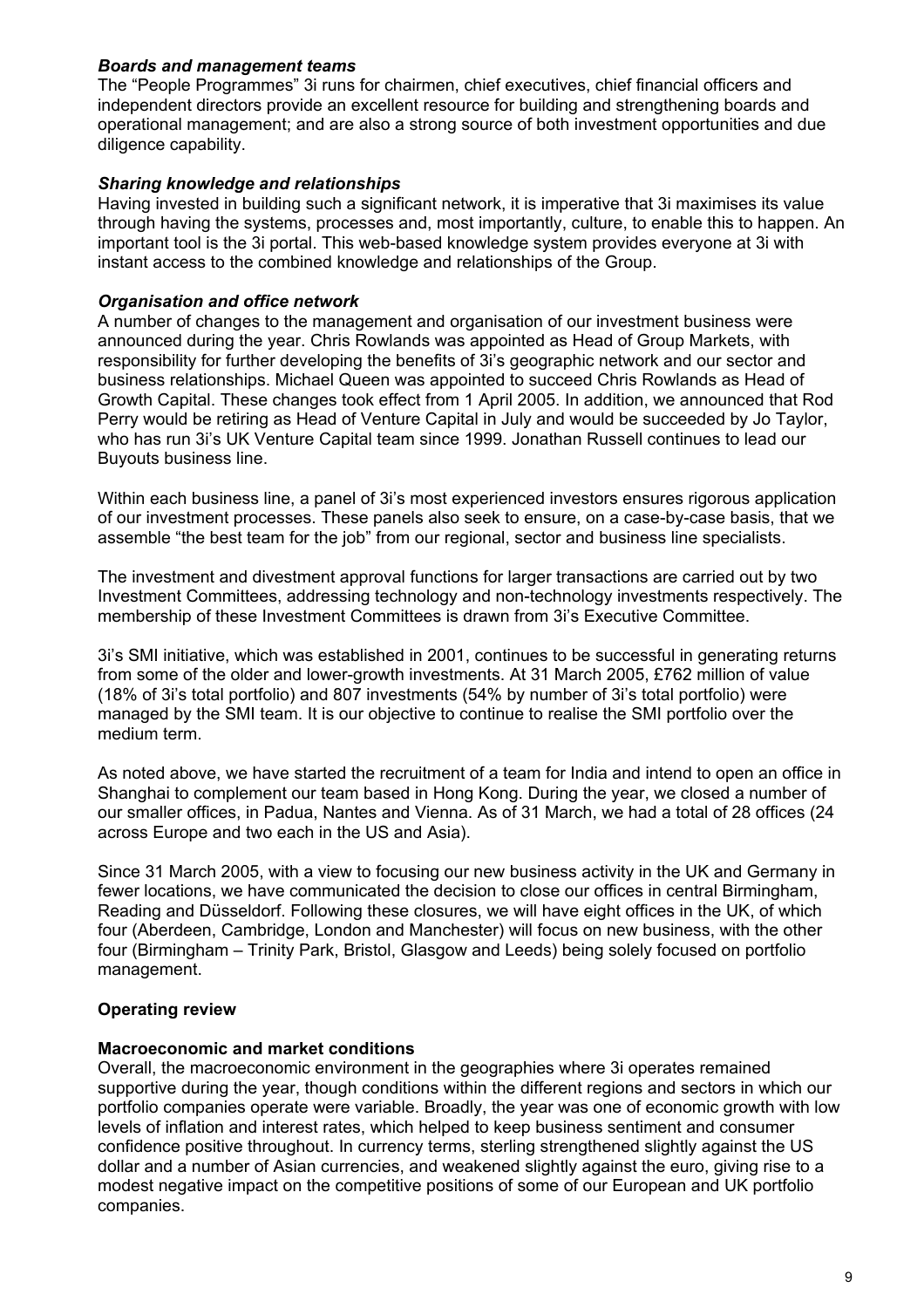Stock market indices rose over the year as a whole, after a relatively subdued first half, though technology indices and markets did less well, experiencing either flat or moderately negative performances. The strong overall growth reflects improving confidence in underlying economic growth and prospects for corporate earnings. Mergers and acquisitions ("M&A") volumes, a key driver of activity in our Buyouts business, remained relatively subdued, both in Europe and globally, as corporates remained cautious despite improved balance sheets.

The private equity markets in which 3i operates experienced increased levels of activity. Market statistics for calendar year 2004 show that total private equity investment in Europe increased by 18% compared with 2003, with buyout investment up by 15%, growth capital up by 61% (from a particularly low level in 2003) and venture capital up by 16%. The level of investment in 2004 represented the second highest year on record after 2000 (the height of the "technology bubble").

Market statistics for the venture capital market in the US show that investment in 2004 was up 11% on 2003; and statistics for the same period for Asia show overall private equity investment also up 11% on 2003.

Conditions for realisations improved, with the return of corporate buyers to the market and the IPO window reopening to some extent. Market statistics for Europe show a 53% rise in the number of divestments in 2004 compared with 2003. Secondary buyouts (sales of private equity-backed businesses to other private equity-backed teams or businesses) have become an increasing feature of the marketplace, providing a significant alternative realisation route. In 2004 they accounted for 28% of total buyout investment in Europe. In addition, 2004 saw increasing amounts of debt available, which led to an increase in refinancing activity across the industry.

The European mid-market for buyouts saw increased levels of competition during the year, driven by a combination of the high availability of debt at aggressive prices and the large amounts of cash in the hands of private equity investors. Rising leverage ratios enabled private equity buyers to outbid trade buyers.

Within growth capital, the level of competition remained at much lower levels than for buyouts, with relatively few private equity players pursuing these transactions. The market itself is much less welldefined and understood than buyouts, but we have noted a growing acceptance in some of the less mature private equity markets in Europe of the role of external equity funding in enabling businesses to grow. We continue to believe that the use of private equity to facilitate cross-border expansion within the European market is a key driver of investment opportunity.

For venture capital, 2004 saw a number of positives, including signs of increasing technology expenditure by corporates, greater willingness on the part of the stock markets to absorb venturebacked companies, especially within the biotechnology sector, and the return of trade buyers in greater numbers, particularly from the US. The fundraising environment in Europe remained slow and difficult throughout 2004, influencing the choice of syndicate partners for 3i.

### **Total return**

3i achieved a total return of £512 million for the financial year, which equates to 15.9% on restated opening shareholders' funds. This compares with returns on the FTSE All-Share, FTSE 100 and FTSE SmallCap (ex investment companies) total return indices of 15.6%, 15.4% and 11.4% respectively.

The main drivers of the total return were a good level of profitable realisations, strong levels of income and steady growth in the value of the portfolio.

Our Buyouts and Growth Capital business lines delivered strong returns for the second successive year, and Venture Capital continues to demonstrate improved performance.

We have decided this year to disclose separately the returns, amount invested and realisation proceeds of the SMI portfolio, in order to provide greater visibility on trends in our three ongoing business lines. In prior years, the SMI figures were included within those of the business line to which individual assets previously related. For ease of comparison, we have adjusted the 2004 figures to show them on the same basis as those for 2005.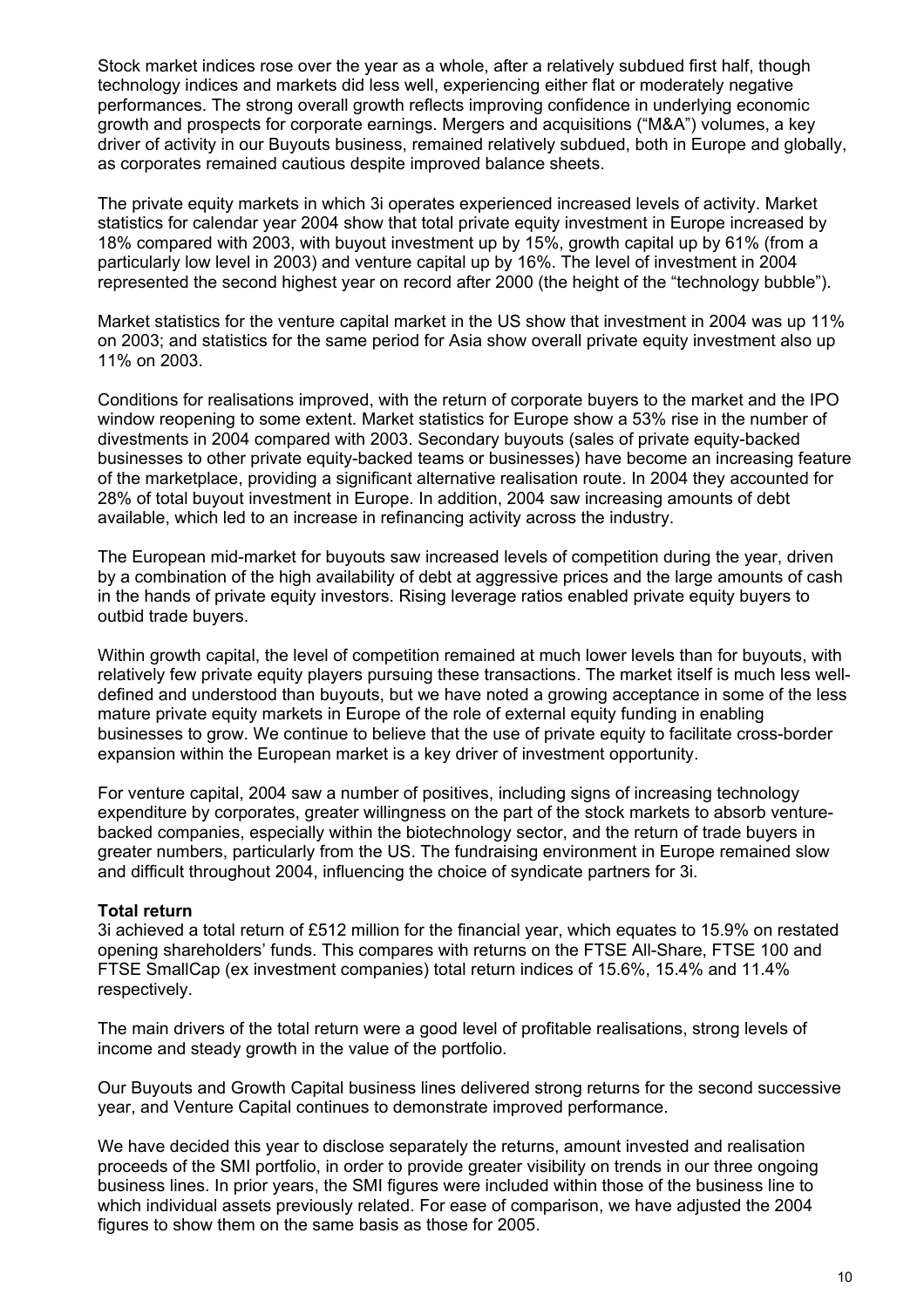For Buyouts, the gross return of 22% was underpinned by a high level of profitable realisations and the continuing strong performance of the portfolio. The Growth Capital business line achieved a 24% gross return, mainly as a result of strong realisation profits and good "first-time uplifts" on a number of recent investments. Venture Capital made a gross return of 11%, reflecting a good level of realised profits and a number of valuation increases arising as a result of portfolio companies raising funds from new investors at increased values. Across each of the business lines, we have seen the portfolio's health improving and the level of provisions falling.

The gross portfolio return from the SMI portfolio was £70 million (7%), which comprises £86 million of income receipts, realised profits of £2 million and a net unrealised valuation reduction of £18 million.

#### **Investment**

3i invested a total of £755 million (£962 million including investment on behalf of co-investment funds), which is marginally lower than the prior year and lower than our expected run-rate over the cycle. This reflects two main factors. First, within Buyouts, as noted previously, competition has been intense and price levels high, and we have sought to remain selective and disciplined in our approach. Second, in Growth Capital, as we have moved to a larger average deal size, investment levels are less evenly spread.

Buyouts represented 45% of total investment, Growth Capital 35% and Venture Capital 19%. Of the amount invested in Venture Capital, 59% was further investment into existing portfolio companies.

Continental European investment represented 45% of the total invested, the US 7% and Asia 4%. The share of investment represented by continental Europe reflects our focus on the relatively less mature private equity markets there compared with those in the UK. 3i's ability to access and execute deals across Europe through our regional presence and ability to resource transactions on a pan-European basis has also driven investment growth.

#### **Realisations**

3i generated realisation proceeds of £1,302 million (2004: £923 million) during the financial year, reflecting a profit over 31 March 2004 values of £260 million (25%), compared with £228 million (33%) in the prior year. The uplift over 31 March 2004 values on realisations of equity investments was 40% (2004: 58%). The reduced uplift percentage relative to last year is largely due to the high level of realisations achieved in the earlier months of the year. These assets were realised for amounts similar to their carrying value at 31 March 2004 as they were then valued on an imminent sale basis.

Realised profits are stated net of write-offs, which amounted to £37 million (2004: £50 million). Overall, 24% of the opening portfolio (by value) was realised during the year (2004: 18%), including sales and redemptions of loans and fixed income shares.

Realisations were strong across all business lines, but most significantly within Buyouts, where advantage was taken of the high level of secondary buyout activity. Geographically, the UK was particularly active, generating 69% of total proceeds.

Although most of our realisation proceeds continue to come from sales of portfolio businesses to trade and financial purchasers, 12 portfolio companies achieved IPOs during the year on six different markets. The IPOs of Pinewood Shepperton, the film and TV studios business, in May 2004 and E2V Holdings, a supplier of switching, sensing and imaging components, in June 2004 were notable in providing 3i with a 100% cash realisation on IPO.

Significant individual contributions to our realisation proceeds for the year were Yellow Brick Road, the telephone directories group, where we achieved interim realisation proceeds of £61 million through a merger and refinancing completed in April 2004; and the sale in October 2004 of Westminster Health Care, the care homes operator, which generated realisation proceeds of £155 million at an uplift of £97 million over its 31 March 2004 valuation.

As noted in the market commentary above, sales of businesses to financial purchasers, through secondary buyouts, were a feature of the market during the year. Realisation proceeds of £182 million arose through such sales of portfolio businesses. In addition, conditions were favourable for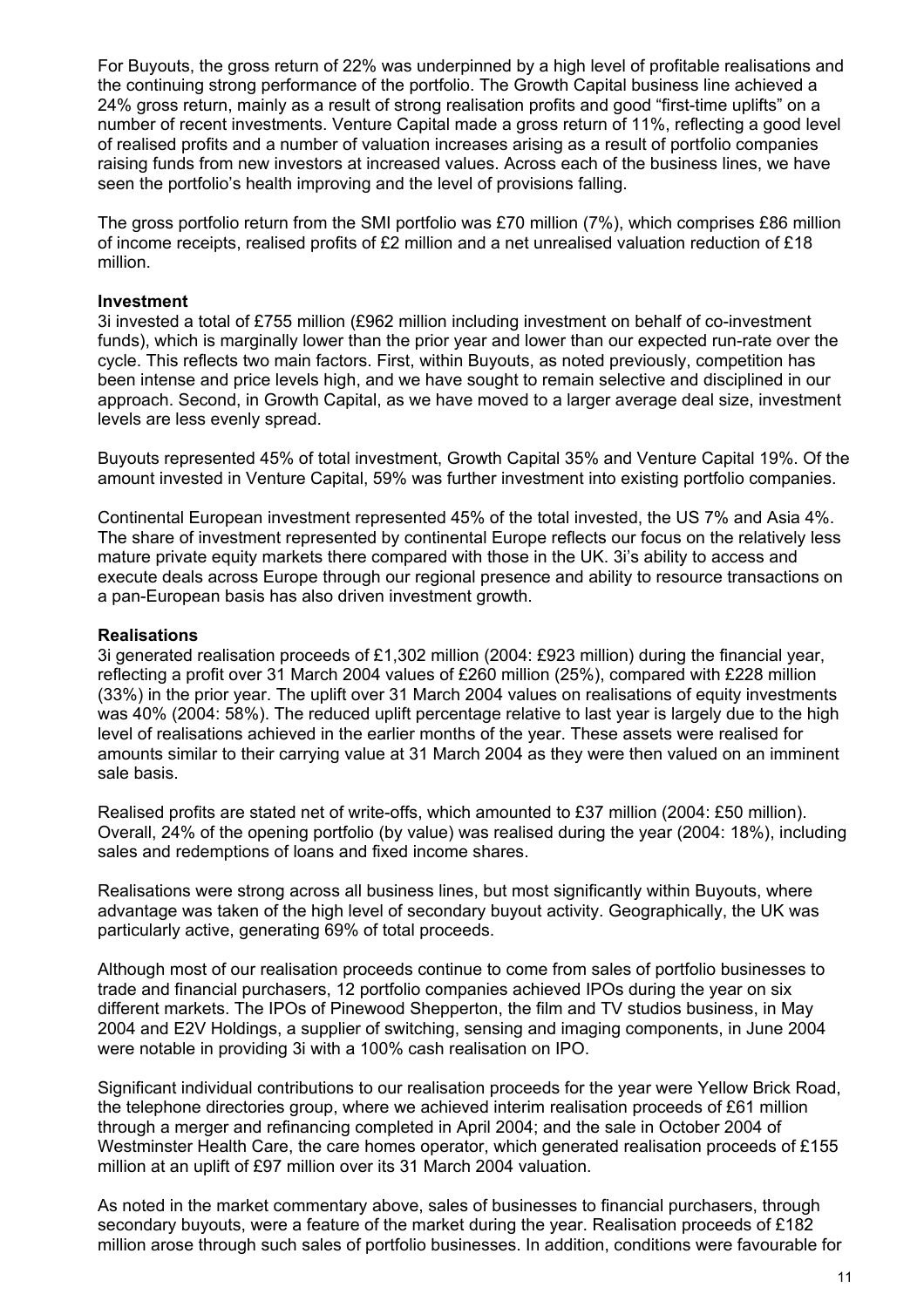refinancing businesses and we were able to generate realisation proceeds of over £100 million through refinancings, with the merger and refinancing of Yellow Brick Road being the prime example.

Sales of quoted equity benefited from the general rise in equity markets and a more active realisation strategy by 3i, with proceeds of £134 million and a profit of £28 million (26%) over 31 March 2004 valuations.

### **Unrealised value movement**

The unrealised profit on the revaluation of investments was £270 million (2004: £336 million).

The weighted average earnings multiple applied to investments valued on an earnings basis was 12.0 at both the end and the start of the year. However, for those investments valued on an earnings basis at both dates, the weighted average earnings multiple rose from 11.7 to 12.3 over the year, giving rise to a value increase of £40 million (2004: £287 million). In the prior year, largely because of the general rise in equity markets, the weighted average earnings multiple increased from 8.1 to 12.0 over the year.

The aggregate attributable earnings of investments valued on an earnings basis at both the start and the end of the year increased by approximately 3%, giving rise to a £20 million value increase. A number of strongly-performing Buyouts and Growth Capital assets contributed significantly to this increase. It should be noted that the value movement relating to first-time uplifts includes £74 million which is due to earnings growth and that the "other movements on unquoted investments" item includes a net £3 million valuation increase in respect of investments that moved between a net assets and an earnings basis of valuation. The net value movement due to earnings growth is therefore a £97 million increase.

The net valuation impact arising on investments being valued on a basis other than cost for the first time ("first-time uplifts") was £149 million (2004: £238 million). This is a reflection of the quality of investments made in recent years and also of the general increase in price levels over the period.

Provisions against the carrying value of investments in businesses which may fail totalled £66 million (2004: £143 million), representing 1.5% of the opening portfolio value and a significant improvement over levels in recent periods.

There was a net £36 million valuation increase (2004: £70 million decrease) as a result of investee companies raising funds from new investors at increased values (£56 million), net of value reductions (£20 million) relating to the application of 3i's downround valuation methodology and fair value adjustments to our Venture Capital portfolio.

Other movements on unquoted investments include valuation increases totalling £101 million on investments being revalued on an imminent sale basis. This includes £52 million in respect of the announced sale of Travelex, the foreign currency services business, which is due to complete in the summer.

The quoted investments held at the end of the year increased in value by an aggregate £12 million over the year, largely reflecting the rise in equity markets.

#### **Carried interest and investment performance plans**

Market practice in the private equity industry is to offer investment staff the opportunity to participate in returns from successful investments through "carried interest" or similar arrangements. The charge in the year of £66 million (2004: £40 million) reflects both profitable realisations and strong value growth on a number of recent investments.

Amounts payable under such arrangements on the successful realisation of investments in the year totalled £30 million (2004: £8 million). A further £36 million (2004: £32 million) has been accrued in respect of amounts that would be payable under such arrangements if assets were ultimately realised at their 31 March 2005 carrying values.

### **Income and costs**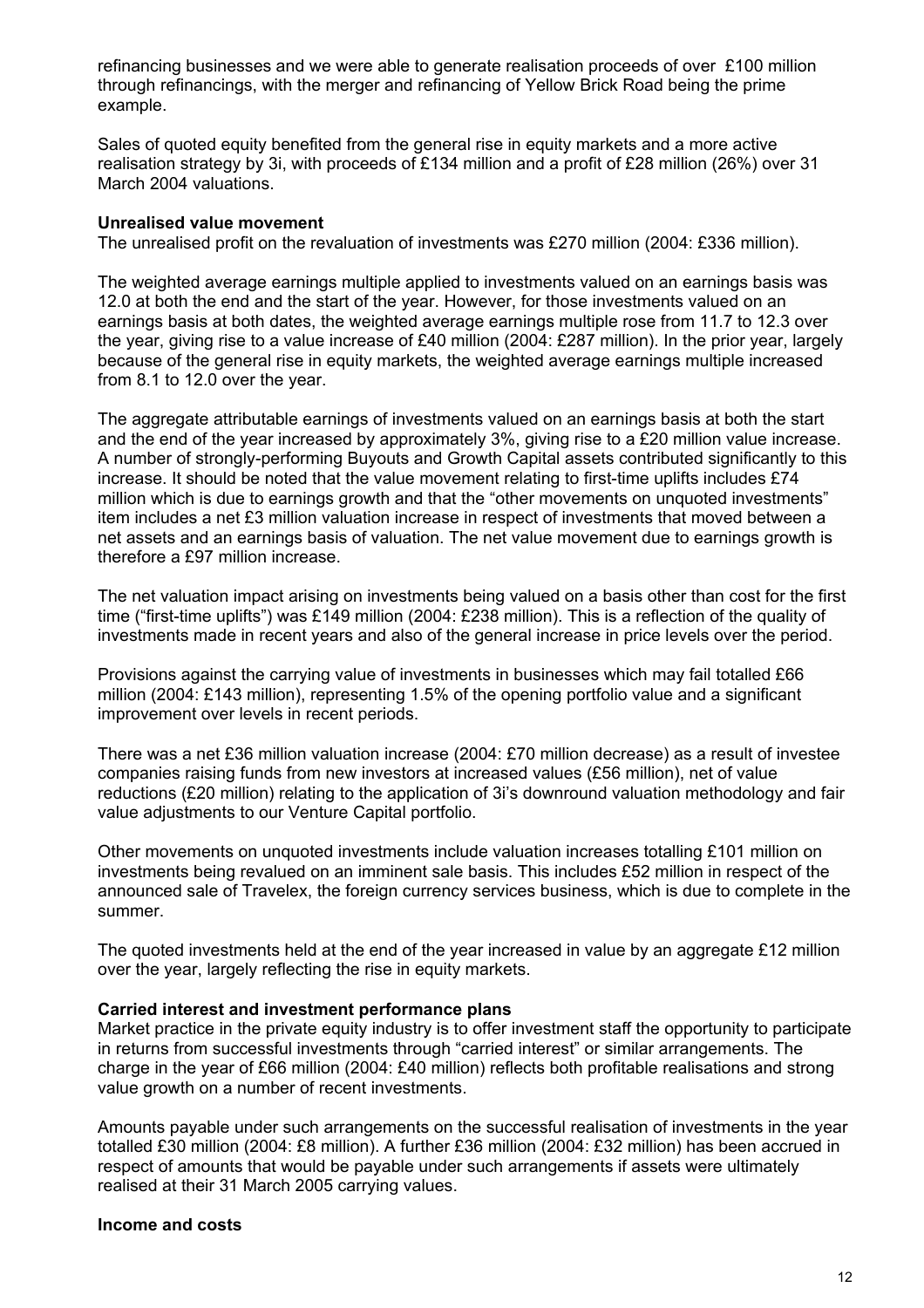Total portfolio income was £232 million (2004: £199 million). The increase when compared with the prior year is due mainly to the receipt of several large special dividends arising on the sale of investments, an increase in the level of interest income and a rise in deal-related fees (net of abort costs).

Management expenses of £172 million (2004: £163 million) were 6% higher than in the prior year, during a period in which our staff headcount fell slightly, from 771 at the start of the year to 740 at the end. The increase reflects the costs associated with "upskilling" our investment teams and the costs associated with changes in senior management.

Net interest payable decreased relative to last year, reflecting both the reduced level of net borrowings and the lower average rate of interest following the €550 million convertible bond issue in August 2003.

### **The portfolio**

The number of investments in the portfolio fell from 1,878 (of which SMI was 1,079) at the start of the year to 1,502 (of which SMI was 807) at the end, reflecting the high level of realisations. We would expect this trend to continue over the medium term, as a result of our SMI initiative and partly also of our strategy of making a smaller number of higher value investments than in the past.

At the year end, 36% of the portfolio was represented by Buyouts, 29% by Growth Capital investments and 17% by Venture Capital investments. Geographically, 52% was in the UK, 39% in continental Europe, 7% in the US and 2% in Asia.

Although the number of investments in 3i's portfolio has reduced, 3i still has, in contrast to many others in the private equity industry, relatively low exposure to individual company risk. The top 10 investments represented 15% of portfolio value at the year end and the top 50 investments 40%.

#### **Fund management activities**

Consistent with our announcement last July, we have ceased managing quoted funds and our fund management activities now comprise solely the management of private equity funds.

These funds are primarily co-invested alongside 3i's own capital when financing buyouts, enabling an investment to be made without 3i holding a majority interest. During the year, 3i earned fee income of £27 million (2004: £31 million) from the management of private equity funds. In addition, 3i receives carried interest in respect of third-party funds under management. At 31 March 2005, the invested portfolio managed on behalf of private equity fund investors was valued at £1,260 million (2004: £1,324 million), excluding undrawn commitments. The final closing of Eurofund IV, our latest fund targeted at pan-European mid-market buyouts, took place in June 2004 with 25 investors. We subsequently placed further commitments with an additional 15 investors, taking total third party commitments to €1.1 billion. At 31 March 2005, Eurofund IV was 44% committed, with investments in 30 companies.

As noted above, we have ceased managing quoted funds and have closed our 3i Asset Management operation. Fees earned from quoted fund management amounted to £3 million (2004: £4 million) and total third party quoted funds under management at 31 March 2005 were £nil (2004: £600 million). Net costs incurred in closing the 3i Asset Management operation were not material.

### **Accounting policies and valuation**

### *Valuation*

The valuation guidelines of the British Venture Capital Association were superseded with effect from 1 January 2005 by "International private equity and venture capital valuation guidelines", issued and endorsed by the BVCA, the European Private Equity and Venture Capital Association and the French national association, AFIC. These new guidelines effectively incorporate, without substantial change, the superseded guidelines of the BVCA and have not resulted in any changes to 3i's valuation methodology.

### *Changes to accounting policies*

Financial Reporting Standard 17 "Retirement Benefits" was implemented in full for the first time during the year. Additionally, the recommendations of Urgent Issues Task Force Abstract 38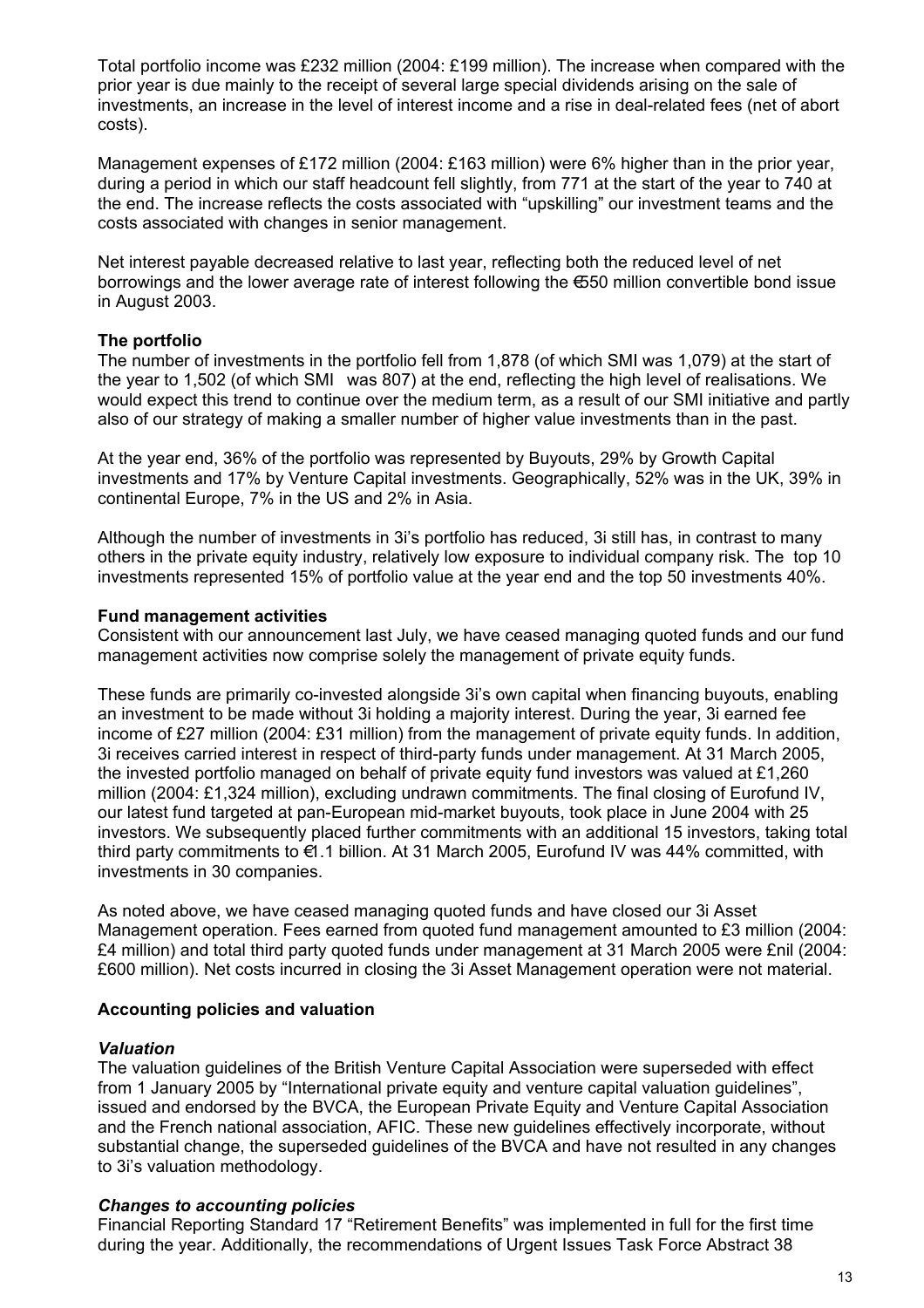"Accounting for ESOP Trusts" were implemented and the presentation of comparatives changed accordingly.

## *Introduction of International Financial Reporting Standards ("IFRS")*

Work to comply with the requirements of IFRS in the year to 31 March 2006 is advancing to plan. Differences have been identified, revised accounting policies are being finalised and systems changes have been implemented. We are confident that 3i will be able to meet requirements for financial reporting during the year to 31 March 2006. The first financial statements prepared on an IFRS basis will be those for the six months to 30 September 2005.

## **Financial review**

## **Cash flows**

The key cash flows during the year were the aggregate cash outflow of £719 million (2004: £756 million) in respect of investment and cash inflows totalling £1,287 million (2004: £913 million) in respect of proceeds received on realising investments. Net cash inflow for the year was £433 million (2004: £45 million), reducing net borrowings at the year end to £526 million (2004: £936 million). The level of gearing fell from 28% at 31 March 2004 to 14% at 31 March 2005.

### **Capital structure**

3i's capital structure comprises a combination of shareholders' funds, long-term borrowing, shortterm borrowing and liquid treasury assets and cash. There were no significant changes in 3i's capital structure during the year, other than the growth in shareholders' funds and the strong cash inflow.

Long-term borrowing at 31 March 2005 is £1,623 million and is repayable as follows: £154 million between one and two years, £818 million between two and five years and £651 million after five years. In addition, at the year end, 3i had committed and undrawn borrowing facilities amounting to £579 million and cash and other liquid assets totalling £1,199 million. We are confident we have in place adequate funding for foreseeable investment needs.

3i Group plc currently has credit ratings with Moody's and Standard & Poor's of Aa3/stable and A+/stable respectively.

### **Proposal to return capital to shareholders**

As indicated in the Chairman's statement, it is intended that £500 million will be returned to shareholders through a combination of a special dividend and a programme of on-market share buy-backs.

The pro-forma level of gearing at 31 March 2005, based on flowing through into net borrowings the impact of this £500 million proposed return of capital and the proposed final dividend of £56 million, is 34%. This represents a more efficient level of balance sheet leverage for our shareholders, whilst maintaining the funding we require to achieve our medium-term investment plans.

### **Risk management**

### **Introduction**

3i has a comprehensive framework to manage the risks that are inherent in its business. This framework includes a risk committee whose purpose is to monitor the identification, assessment and management of key risks across the business. The main risks comprise economic risk, treasury and funding risk, investment risk and operational risk.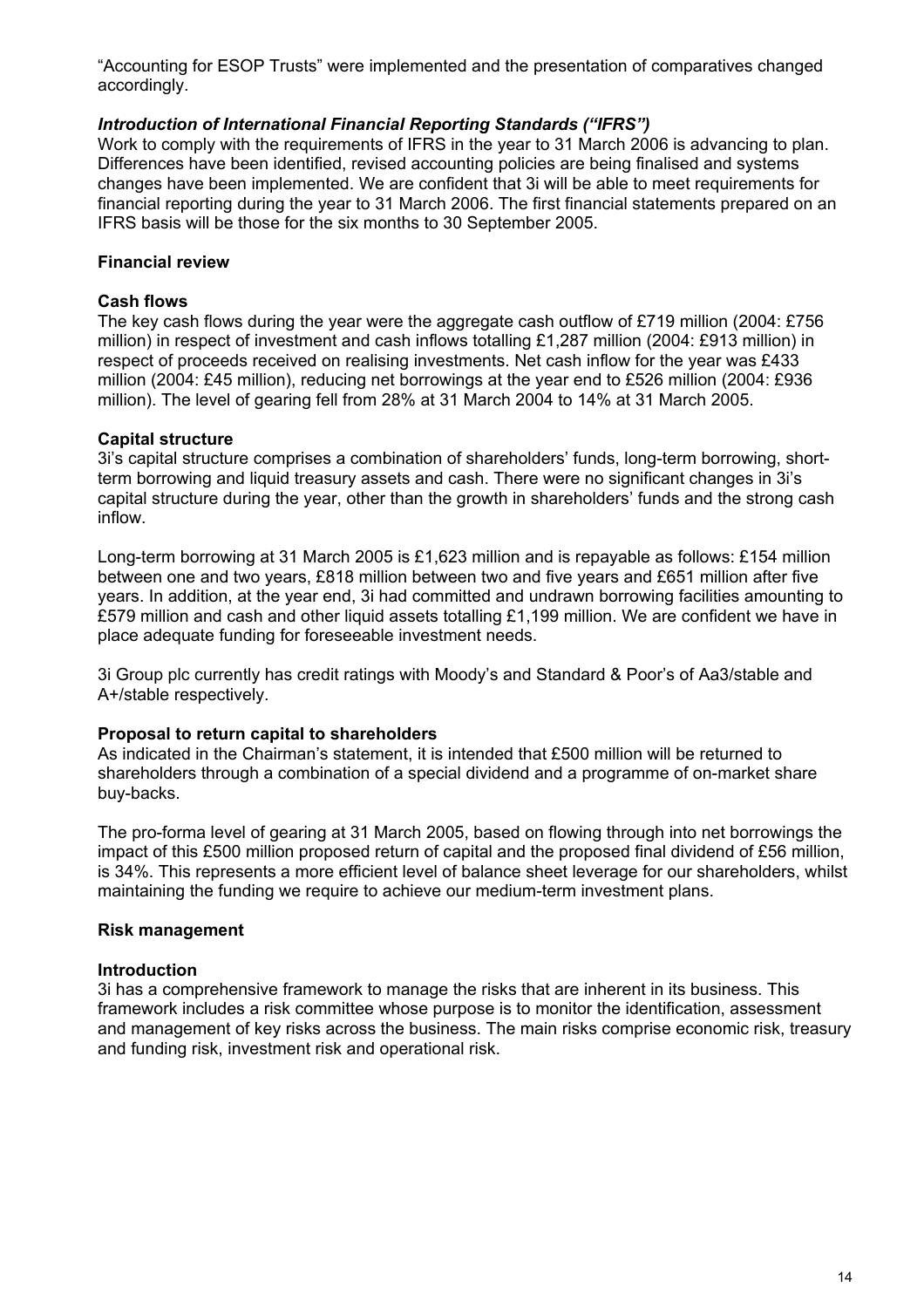## **Economic risk**

3i invests mainly in European companies and continues to develop its operations in the US and Asia. However, the majority of the portfolio by value (52%) is still in UK companies and there is an element of exposure to the UK economic cycle. To mitigate this, 3i has invested in different sectors of the UK economy with different economic cycles. In addition, an increasing proportion of assets is invested in continental Europe, in the US and in Asia, which may be subject to different economic cycles.

## **Treasury and funding risk**

The overall funding objective continues to be that each category of investment asset is broadly matched with liabilities and shareholders' funds, with corresponding characteristics in terms of risk and maturity, and that funding needs are met ahead of planned investment. This objective continued to be met during the year ended 31 March 2005.

All assets and liabilities are held for non-trading purposes and, as a result, 3i does not have a trading book. 3i does not trade in derivatives and does not enter into transactions of either a speculative nature or unrelated to 3i's investment activities. Derivatives are used to manage the risks arising from 3i's investment activities.

The main funding risks faced by 3i are interest rate risk and exchange rate risk. The level of these risks is mitigated by the overall funding objective and the Board regularly reviews and approves policies on the approach to each of these risks.

3i is currently in the process of implementing a new policy for foreign exchange risk management. The policy is designed to eliminate, as far as possible, the exposure of assets denominated in foreign currencies to movements in the exchange rates between sterling and the respective currencies. Foreign currency borrowings and swaps will be used to effect the hedges.

Day-to-day management of treasury activities is delegated to executive Directors and the Group Treasurer. Regular reports on 3i's funding position have been considered during the year by the Board. There has been no change during the year or since the year end to the major funding risks faced by 3i, or to 3i's approach to such risks.

### **Investment risk**

This includes investing in companies that may not perform as expected, being over exposed to one sector of the economy and the portfolio valuation being partly based on stock market valuations.

Investment levels are set, allocated and monitored by business line and geography. Within this framework, 3i invests in all sectors of the economy, except those, such as property, where the opportunity to invest in private equity-backed businesses meeting 3i's investment criteria is limited. Management periodically reviews the portfolio, which is well diversified by industry sector, to ensure that there is no undue exposure to any one sector.

3i's investment criteria focus on management ability and market potential. Investment appraisal and due diligence is undertaken in a rigorous manner by drawing on our international network and experts in individual industry sectors. In general, proposed investments over £5 million are presented to 3i's Investment Committee or Technology Investment Committee, which are committees of senior management including executive Directors.

The valuation of a large proportion of 3i's equity portfolio is based on stock market valuations for the relevant industry sector. Quoted investments are valued using the closing mid-market price at the balance sheet date. 39% of the unquoted portfolio is valued using stock market earnings multiples for the relevant industry sector discounted for non marketability. Accordingly, stock market valuations for individual sectors are an important factor in determining the valuation of 3i's portfolio and the total return.

There are regular reviews of holdings in quoted companies and exposure to individual sectors in order to monitor the level of risk and mitigate exposure where appropriate. In particular, the level of future funding of technology companies is kept under review. However, it is not possible to protect against the risks of a downturn in stock markets generally or in any specific sector. Accordingly, the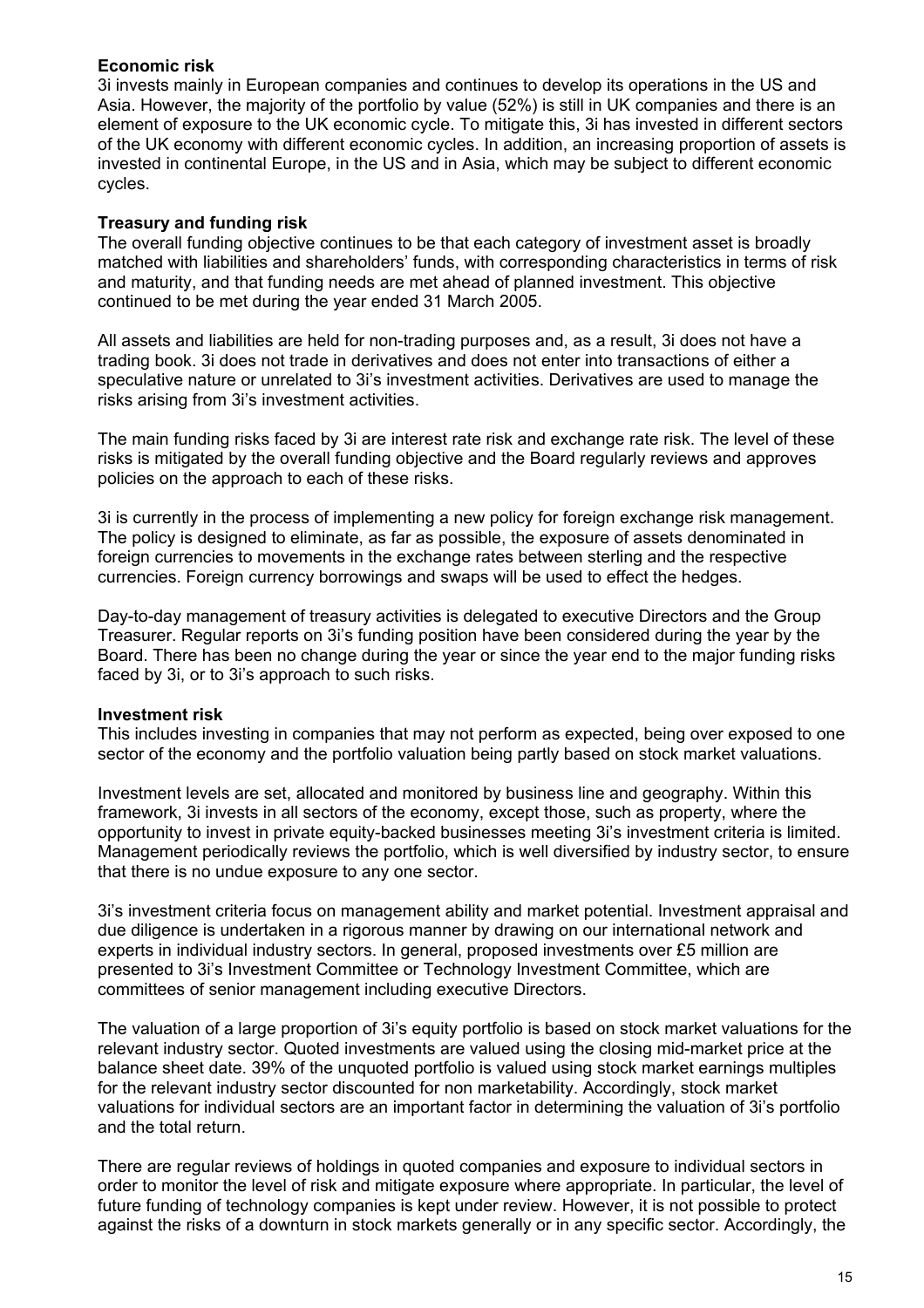valuation of 3i's portfolio and opportunities for realisation depend on stock market conditions and the buoyancy of the wider mergers and acquisitions market.

#### **Operational risk**

This includes operational events such as human resources risks, legal and regulatory risks, IT systems problems, business disruption and shortcomings in internal controls.

Line management at all levels is responsible for identifying, assessing, controlling and reporting operational risks. This is supported by a framework of core values, standards and controls, a code of business conduct and delegated authorities.

The ability to recruit, develop and retain capable people is of fundamental importance to achieving 3i's strategic objectives. We operate in a competitive industry and aim to remunerate our staff in line with market practice and to provide superior development opportunities.

A group-wide business continuity strategy is in place. This strategy has been assessed against a detailed business impact analysis and independently benchmarked against best practice.

### **Total return**

|                                                   | 2005  | 2004           |
|---------------------------------------------------|-------|----------------|
|                                                   |       | (as restated)* |
|                                                   | £m    | £m             |
| Realised profits on disposal of investments       | 260   | 228            |
| Unrealised profits on revaluation of investments  | 270   | 336            |
| Portfolio income                                  | 232   | 199            |
| Gross portfolio return                            | 762   | 763            |
| Fund management fee income                        | 30    | 35             |
| Total income                                      | 792   | 798            |
| Carried interest and investment performance plans | (66)  | (40)           |
| Administrative expenses                           | (172) | (163)          |
| Net portfolio return                              | 554   | 595            |
| Net interest payable                              | (36)  | (60)           |
| Other                                             | (6)   | (11)           |
| <b>Total return</b>                               | 512   | 524            |

### **Return by business line** (£m)

|                                     |                |      | Growth  |      | <b>Venture</b> |      |            |      |       |                       |
|-------------------------------------|----------------|------|---------|------|----------------|------|------------|------|-------|-----------------------|
|                                     | <b>Buyouts</b> |      | Capital |      | Capital        |      | <b>SMI</b> |      |       | <b>Total</b>          |
|                                     | 2005           | 2004 | 2005    | 2004 | 2005           | 2004 | 2005       | 2004 | 2005  | 2004<br>(as restated) |
| Gross portfolio                     |                |      |         |      |                |      |            |      |       |                       |
| return                              | 332            | 291  | 286     | 258  | 74             | 32   | 70         | 182  | 762   | 763                   |
| Return as % of<br>opening portfolio | 22%            | 25%  | 24%     | 23%  | 11%            | 5%   | 7%         | 17%  | 18%   | 19%                   |
| Net portfolio return                |                |      |         |      |                |      |            |      | 554   | 595                   |
| Return as % of<br>opening portfolio |                |      |         |      |                |      |            |      | 13%   | 15%                   |
| <b>Total return</b>                 |                |      |         |      |                |      |            |      | 512   | 524                   |
| Total return as %                   |                |      |         |      |                |      |            |      |       |                       |
| of opening<br>shareholders'         |                |      |         |      |                |      |            |      |       |                       |
| funds                               |                |      |         |      |                |      |            |      | 15.9% | 18.8%                 |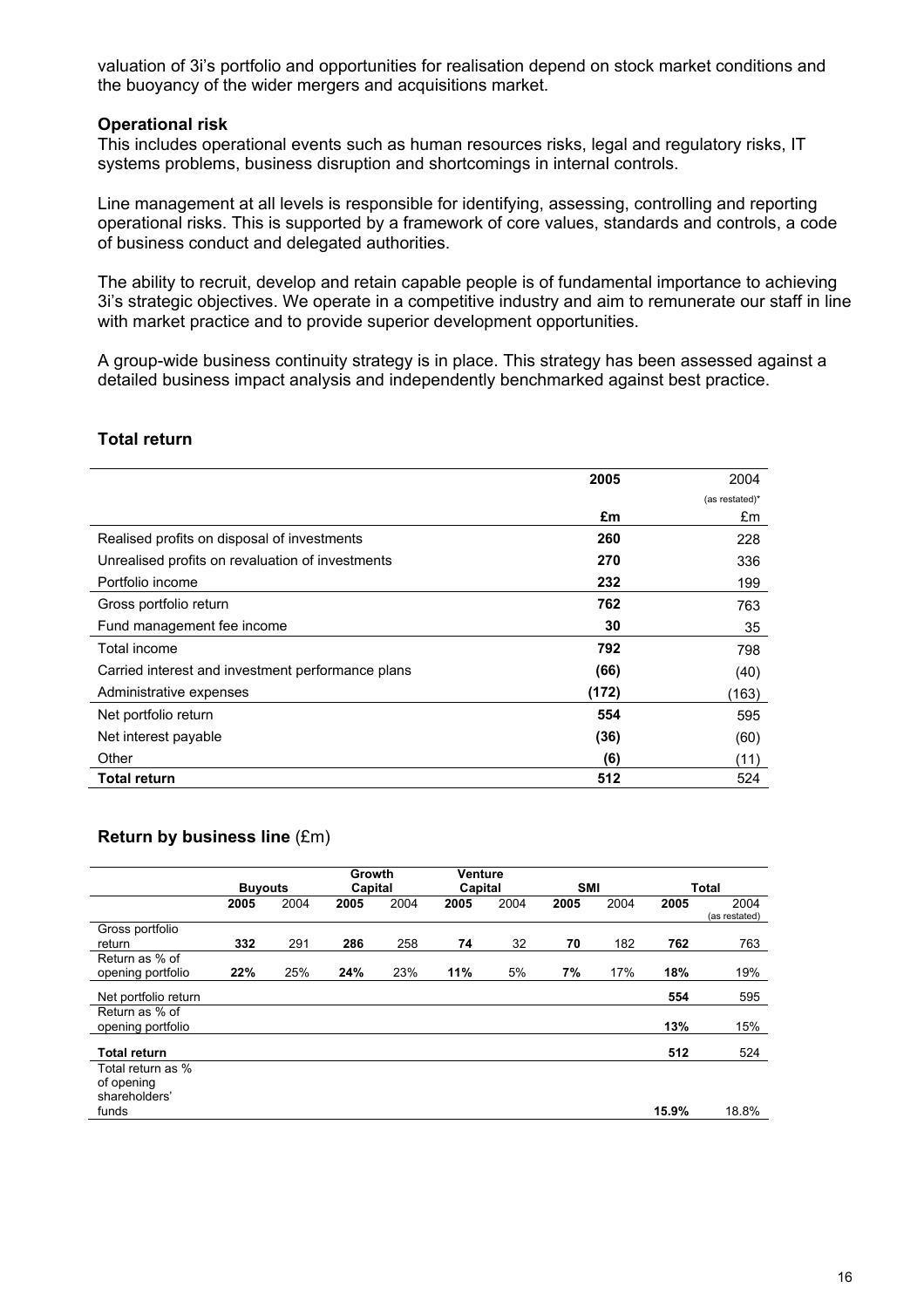# Consolidated statement of total return

for the year to 31 March 2005

|                                 | Revenue | Capital | <b>Total</b> | Revenue                | Capital                | Total                  |
|---------------------------------|---------|---------|--------------|------------------------|------------------------|------------------------|
|                                 | 2005    | 2005    | 2005         | 2004<br>(as restated)* | 2004<br>(as restated)* | 2004<br>(as restated)* |
|                                 | £m      | £m      | £m           | £m                     | £m                     | £m                     |
| Capital profits                 |         |         |              |                        |                        |                        |
| Realised profits on             |         |         |              |                        |                        |                        |
| disposal of investments         |         | 260     | 260          |                        | 228                    | 228                    |
| Unrealised profits on           |         |         |              |                        |                        |                        |
| revaluation of investments      |         | 270     | 270          |                        | 336                    | 336                    |
|                                 |         | 530     | 530          |                        | 564                    | 564                    |
| Carried interest and            |         |         |              |                        |                        |                        |
| investment performance plans    |         | (66)    | (66)         |                        | (40)                   | (40)                   |
|                                 |         | 464     | 464          |                        | 524                    | 524                    |
| Total operating income before   |         |         |              |                        |                        |                        |
| interest payable                | 290     | 18      | 308          | 262                    | $\overline{5}$         | 267                    |
| Interest payable                | (57)    | (25)    | (82)         | (51)                   | (42)                   | (93)                   |
|                                 | 233     | 457     | 690          | 211                    | 487                    | 698                    |
| Administrative expenses         | (78)    | (94)    | (172)        | (72)                   | (91)                   | (163)                  |
| Other finance income/ (costs)   |         |         |              |                        |                        |                        |
| on pension plan                 | 1       |         | 1            | (3)                    |                        | (3)                    |
| Actuarial (losses) on pension   |         |         |              |                        |                        |                        |
| plan                            |         | (1)     | (1)          |                        | (4)                    | (4)                    |
| Return before tax and           |         |         |              |                        |                        |                        |
| currency translation            |         |         |              |                        |                        |                        |
| adjustment                      | 156     | 362     | 518          | 136                    | 392                    | 528                    |
| Tax                             | (22)    | 19      | (3)          | (29)                   | 25                     | (4)                    |
| Return for the year before      |         |         |              |                        |                        |                        |
| currency translation            |         |         |              |                        |                        |                        |
| adjustment                      | 134     | 381     | 515          | 107                    | 417                    | 524                    |
| Currency translation adjustment | (1)     | (2)     | (3)          | 24                     | (24)                   |                        |
| <b>Total return</b>             | 133     | 379     | 512          | 131                    | 393                    | 524                    |
|                                 |         |         |              |                        |                        |                        |
| Total return per share          |         |         |              |                        |                        |                        |
| Basic (pence)                   | 22.1p   | 62.8p   | 84.9p        | 21.8p                  | 65.2p                  | 87.0p                  |
| Diluted (pence)                 | 21.3p   | 60.7p   | 82.0p        | 21.2p                  | 63.8p                  | 85.0p                  |

\* As restated to reflect the adoption of FRS 17 – Retirement Benefits and UITF 38 – Accounting for ESOP Trusts. See note 1.

The cumulative effects of the prior year adjustments are explained in note 4.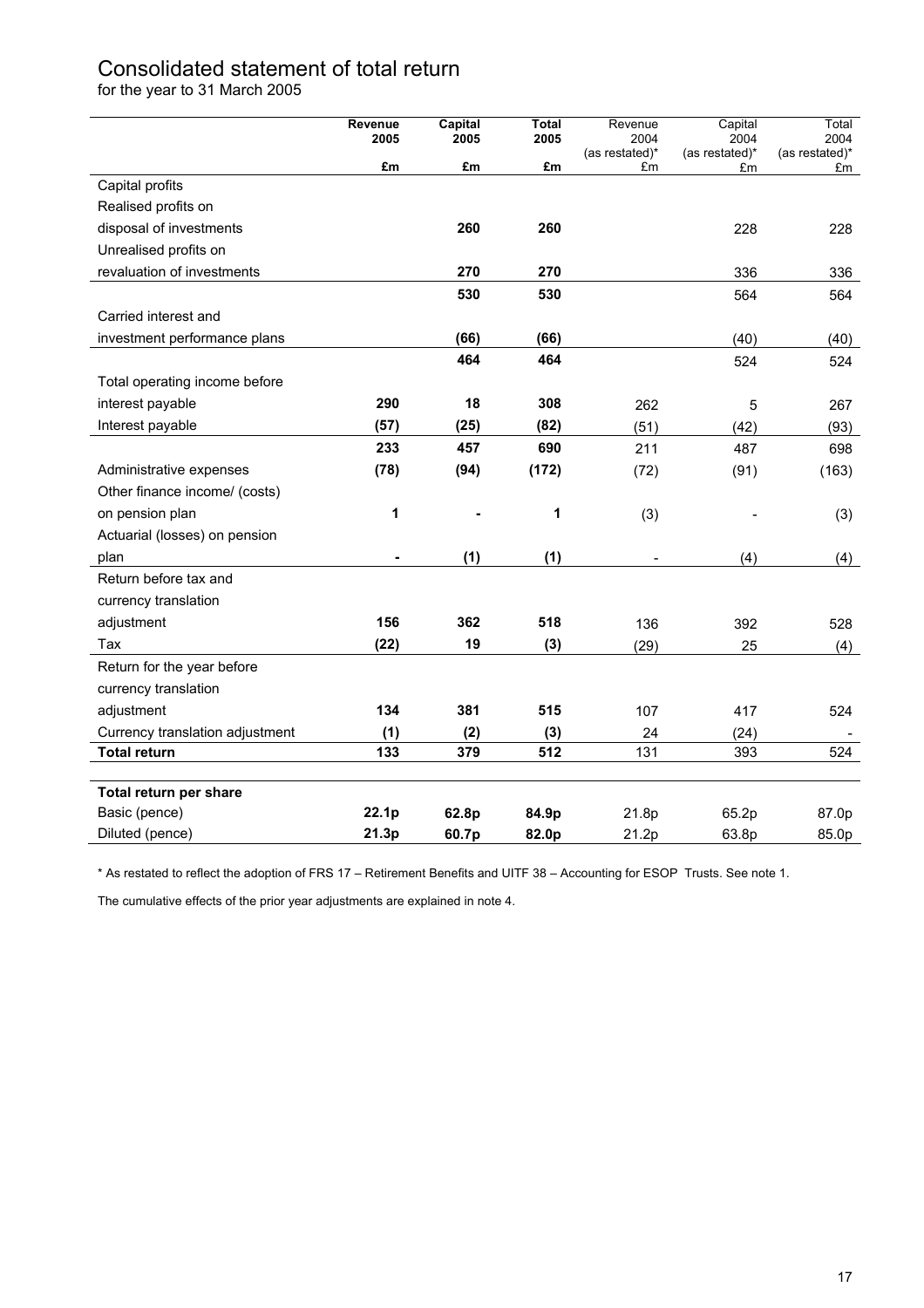# Reconciliation of movement in shareholders' funds

|                              | 2005  | 2004           |
|------------------------------|-------|----------------|
|                              |       | (as restated)* |
|                              | £m    | £m             |
| Opening balance              | 3,395 | 2,936          |
|                              |       |                |
| Prior year adjustment        | (165) | (147)          |
| Opening balance as restated  | 3,230 | 2,789          |
|                              |       |                |
| Revenue return               | 133   | 131            |
| Capital return               | 379   | 393            |
| Total return                 | 512   | 524            |
| <b>Dividends</b>             | (88)  | (84)           |
| Proceeds of issues of shares | 5     | 12             |
| Own shares                   | (22)  | (11)           |
| Movement in the year         | 407   | 441            |
| Closing balance              | 3,637 | 3,230          |

\* As restated to reflect the adoption of FRS 17 – Retirement Benefits and UITF 38 – Accounting for ESOP Trusts. See note 1.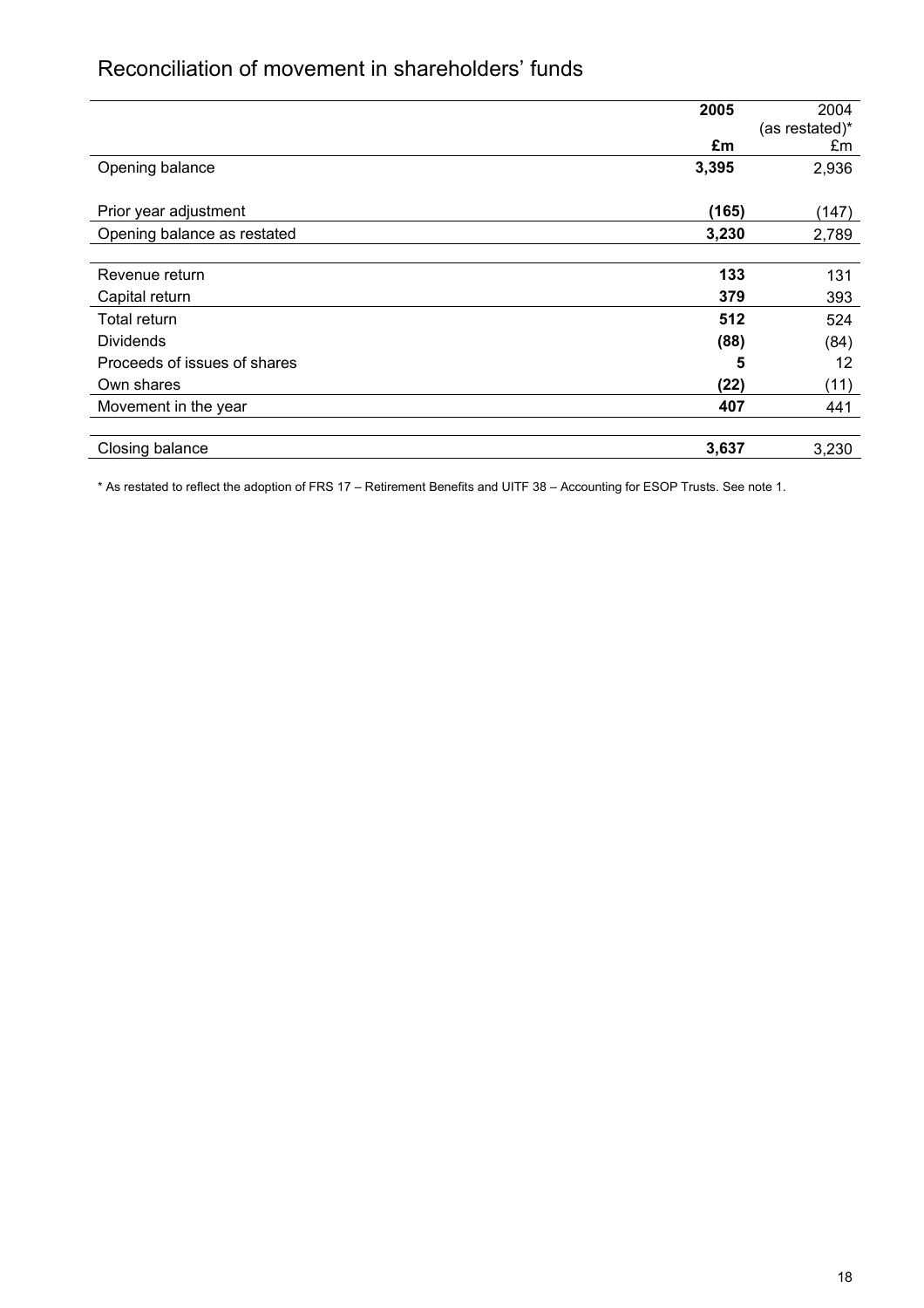# Consolidated revenue statement

for the year to 31 March 2005

|                                                                         | 2005  | 2004           |
|-------------------------------------------------------------------------|-------|----------------|
|                                                                         |       | (as restated)* |
|                                                                         | £m    | £m             |
| Interest receivable                                                     |       |                |
| Interest receivable and similar income arising from debt securities and |       |                |
| other fixed income securities held as financial fixed asset investments |       |                |
| Interest receivable on loan investments                                 | 94    | 84             |
| Fixed rate dividends                                                    | 7     | 8              |
|                                                                         | 101   | 92             |
| Other interest receivable and similar income                            | 46    | 33             |
|                                                                         | 147   | 125            |
| Interest payable                                                        | (57)  | (51)           |
| Net interest income                                                     | 90    | 74             |
| Dividend income from equity shares                                      | 104   | 94             |
| Share of net (losses) of joint ventures                                 |       | (1)            |
| Fees receivable                                                         | 39    | 43             |
| Other operating income                                                  |       | 1              |
| Total operating income                                                  | 233   | 211            |
| Administrative expenses and depreciation                                | (78)  | (72)           |
| Other finance income/(costs) on pension plan                            | 1     | (3)            |
| Profit on ordinary activities before tax                                | 156   | 136            |
| Tax on profit on ordinary activities                                    | (22)  | (29)           |
| Profit for the year                                                     | 134   | 107            |
| <b>Dividends</b>                                                        |       |                |
| Interim (5.3p per share paid, 2004: 5.1p per share paid)                | (32)  | (31)           |
| Final (9.3p per share proposed, 2004: 8.9p per share paid)              | (56)  | (53)           |
| Profit retained for the year                                            | 46    | 23             |
|                                                                         |       |                |
| <b>Earnings per share</b>                                               |       |                |
| Basic (pence)                                                           | 22.2p | 17.8p          |
| Diluted (pence)                                                         | 21.4p | 17.3p          |

\* As restated to reflect the adoption of FRS 17 – Retirement Benefits and UITF 38 – Accounting for ESOP Trusts. See note 1.

There is no material difference between the reported revenue and the revenue on an unmodified historical cost basis.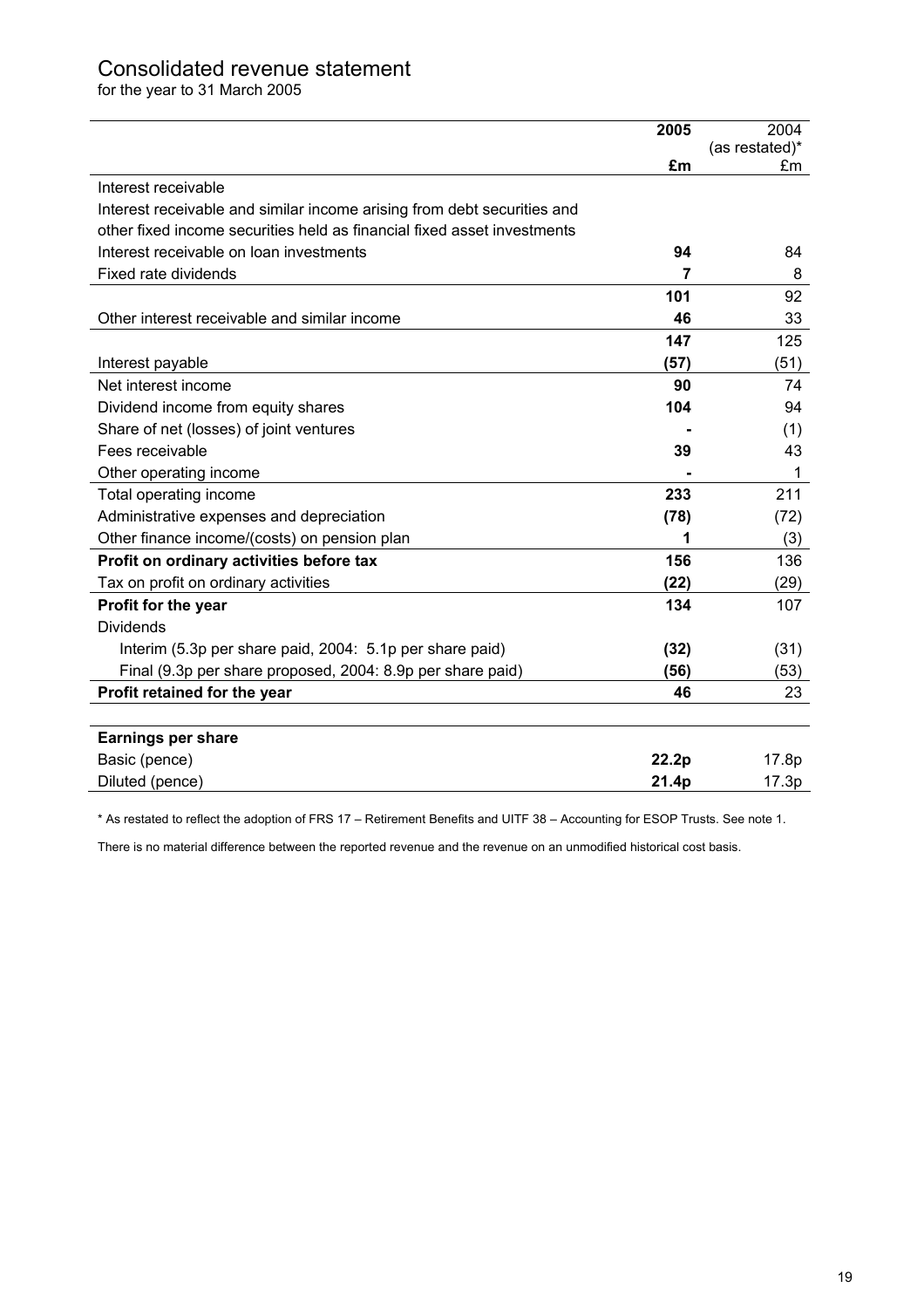## Consolidated balance sheet

as at 31 March 2005

|                                                      | 2005  | 2005  | 2004           | 2004           |
|------------------------------------------------------|-------|-------|----------------|----------------|
| <b>Assets</b>                                        | £m    | £m    | (as restated)* | (as restated)* |
| Treasury bills and other eligible bills              |       | 1     | £m             | £m<br>1        |
| Loans and advances to banks                          |       | 1,019 |                | 534            |
| Debt securities held for treasury purposes           |       | 179   |                | 284            |
| Debt securities and other fixed income securities    |       |       |                |                |
| held as financial fixed asset investments            |       |       |                |                |
| Loan investments                                     | 1,293 |       | 1,312          |                |
| Fixed income shares                                  | 107   |       | 150            |                |
|                                                      |       |       |                |                |
|                                                      | 1,400 |       | 1,462          |                |
| Equity shares                                        |       |       |                |                |
| Listed                                               | 179   |       | 225            |                |
| Unlisted                                             | 2,722 |       | 2,639          |                |
|                                                      | 2,901 |       | 2,864          |                |
|                                                      |       | 4,301 |                | 4,326          |
| Interests in joint ventures                          |       |       |                |                |
| Share of gross assets                                | 48    |       | 80             |                |
| Share of gross liabilities                           | (2)   |       | (53)           |                |
|                                                      |       | 46    |                | 27             |
| Tangible fixed assets                                |       | 39    |                | 40             |
| Other assets                                         |       | 54    |                | 53             |
| Prepayments and accrued income                       |       | 62    |                | 65             |
| <b>Total assets</b>                                  |       | 5,701 |                | 5,330          |
|                                                      |       |       |                |                |
| <b>Liabilities</b>                                   |       |       |                |                |
| Deposits by banks                                    |       | 208   |                | 215            |
| Debt securities in issue                             |       | 1,089 |                | 1,128          |
| Convertible bonds                                    |       | 378   |                | 367            |
| Other liabilities                                    |       | 59    |                | 57             |
| Accruals and deferred income                         |       | 244   |                | 199            |
| Provisions for liabilities and charges               |       | 13    |                | 6              |
| Subordinated liabilities                             |       | 50    |                | 45             |
| Defined benefit liabilities                          |       | 23    |                | 83             |
|                                                      |       | 2,064 |                | 2,100          |
| Called up share capital                              |       | 307   |                | 307            |
| Share premium account                                |       | 364   |                | 359            |
| Capital redemption reserve                           |       | 1     |                | 1              |
| Capital reserve                                      |       | 2,605 |                | 2,226          |
| Revenue reserve                                      |       | 437   |                | 392            |
| Own shares                                           |       | (77)  |                | (55)           |
| <b>Equity shareholders' funds</b>                    |       | 3,637 |                | 3,230          |
| <b>Total liabilities</b>                             |       | 5,701 |                | 5,330          |
| <b>Memorandum items</b>                              |       |       |                |                |
| <b>Contingent liabilities</b>                        |       |       |                |                |
| Guarantees and assets pledged as collateral security |       | 21    |                | 21             |
| Commitments                                          |       | 431   |                | 333            |

\* As restated to reflect the adoption of FRS 17 – Retirement Benefits and UITF 38 – Accounting for ESOP Trusts. See note 1.

Approved by the Board **Baroness Hogg Philip Yea Directors** 11 May 2005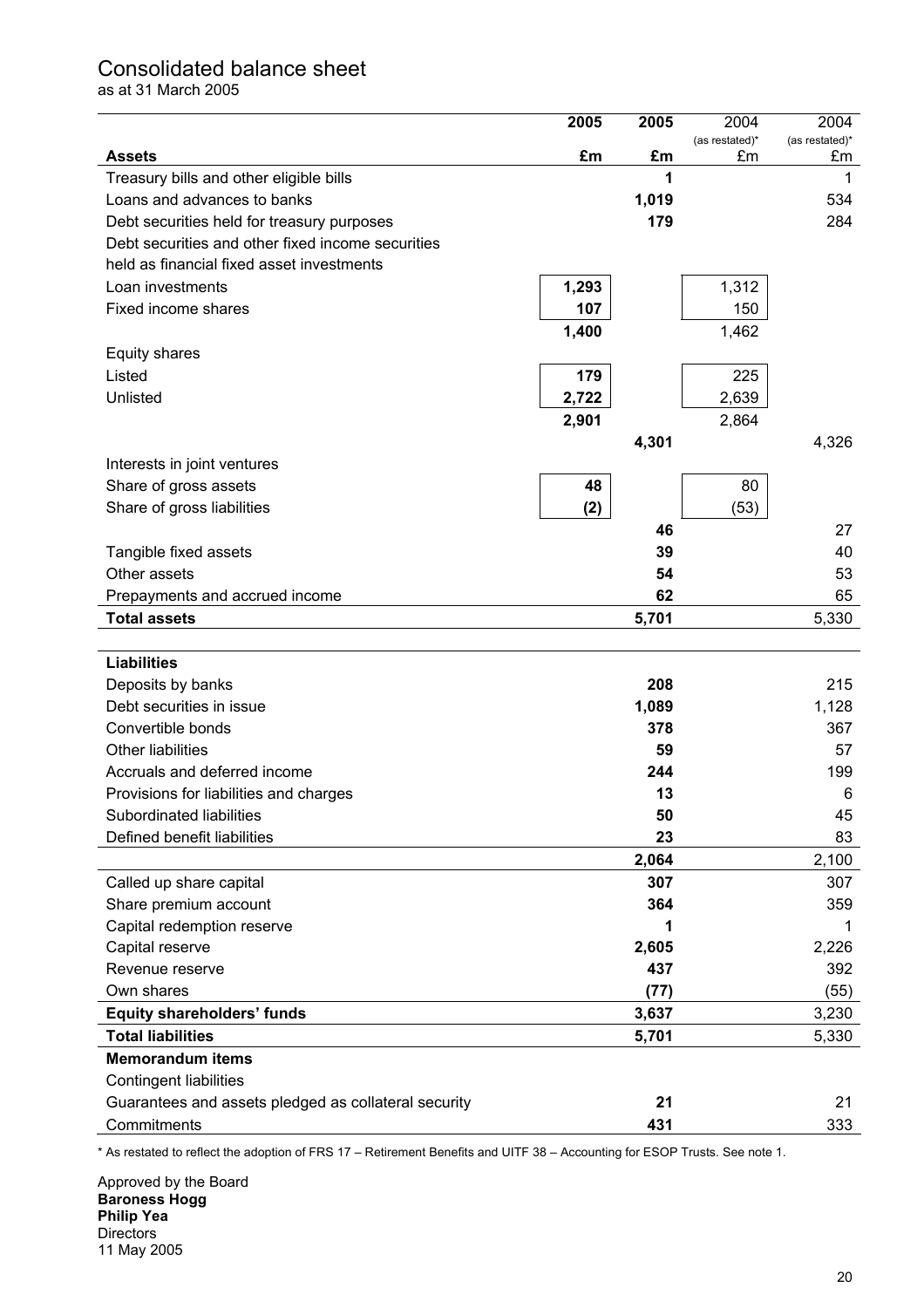# Consolidated cash flow statement

for the year to 31 March 2005

|                                                                         |           | 2005  | 2004                 |
|-------------------------------------------------------------------------|-----------|-------|----------------------|
|                                                                         |           | £m    | (as restated)*<br>£m |
| <b>Operating activities</b>                                             |           |       |                      |
| Interest received and similar income arising from debt securities and   |           |       |                      |
| other fixed income securities held as financial fixed asset investments |           | 64    | 66                   |
| Other interest received and similar income                              |           | 46    | 35                   |
| Dividends received from equity shares                                   |           | 103   | 93                   |
| Fees and other net cash receipts                                        | - revenue | 38    | 41                   |
|                                                                         | - capital | 18    | 5                    |
| Administrative expenses paid                                            | - revenue | (74)  | (53)                 |
|                                                                         | - capital | (94)  | (91)                 |
| Additional pension contributions                                        |           | (60)  | (13)                 |
| Net cash inflow from operating activities                               |           | 41    | 83                   |
|                                                                         |           |       |                      |
| Returns on investment and servicing of finance                          |           |       |                      |
| Interest paid on borrowings                                             | - revenue | (56)  | (59)                 |
|                                                                         | - capital | (25)  | (42)                 |
| Net cash flow from returns on investment and servicing of finance       |           | (81)  | (101)                |
| <b>Taxation paid</b>                                                    |           | (1)   | (2)                  |
| <b>Capital expenditure and financial investment</b>                     |           |       |                      |
| Investment in equity shares, fixed income shares and loans              |           | (719) | (756)                |
| Sale, repayment or redemption of equity shares, fixed income shares     |           |       |                      |
| and loan investments                                                    |           | 1,287 | 913                  |
| Purchase of tangible fixed assets                                       |           | (4)   | (2)                  |
| Sale of tangible fixed assets                                           |           |       | 1                    |
| Net cash flow from capital expenditure and financial investment         |           | 565   | 156                  |
|                                                                         |           |       |                      |
| <b>Acquisitions and disposals</b>                                       |           |       |                      |
| Investment in joint ventures                                            |           |       | (25)                 |
| Divestment or repayment of interests in joint ventures                  |           | 14    | 25                   |
| Net cash flows from acquisitions and disposals                          |           | 14    |                      |
| <b>Equity dividends paid</b>                                            |           | (85)  | (83)                 |
|                                                                         |           |       |                      |
| <b>Management of liquid resources</b>                                   |           | (309) | (15)                 |
|                                                                         |           |       |                      |
| Net cash flow before financing                                          |           | 144   | 38                   |
|                                                                         |           |       |                      |
| <b>Financing</b>                                                        |           |       |                      |
| Debt due within one year                                                |           | (67)  | (232)                |
| Debt due after more than one year                                       |           | 11    | 200                  |
| <b>Issues of shares</b>                                                 |           | 5     | 12                   |
| Own shares                                                              |           | (25)  | (20)                 |
| Net cash flow from financing                                            |           | (76)  | (40)                 |
|                                                                         |           |       |                      |
| Increase/(decrease) in cash                                             |           | 68    | (2)                  |

\* As restated to reflect the adoption of FRS 17 – Retirement Benefits and UITF 38 – Accounting for ESOP Trusts. See note 1.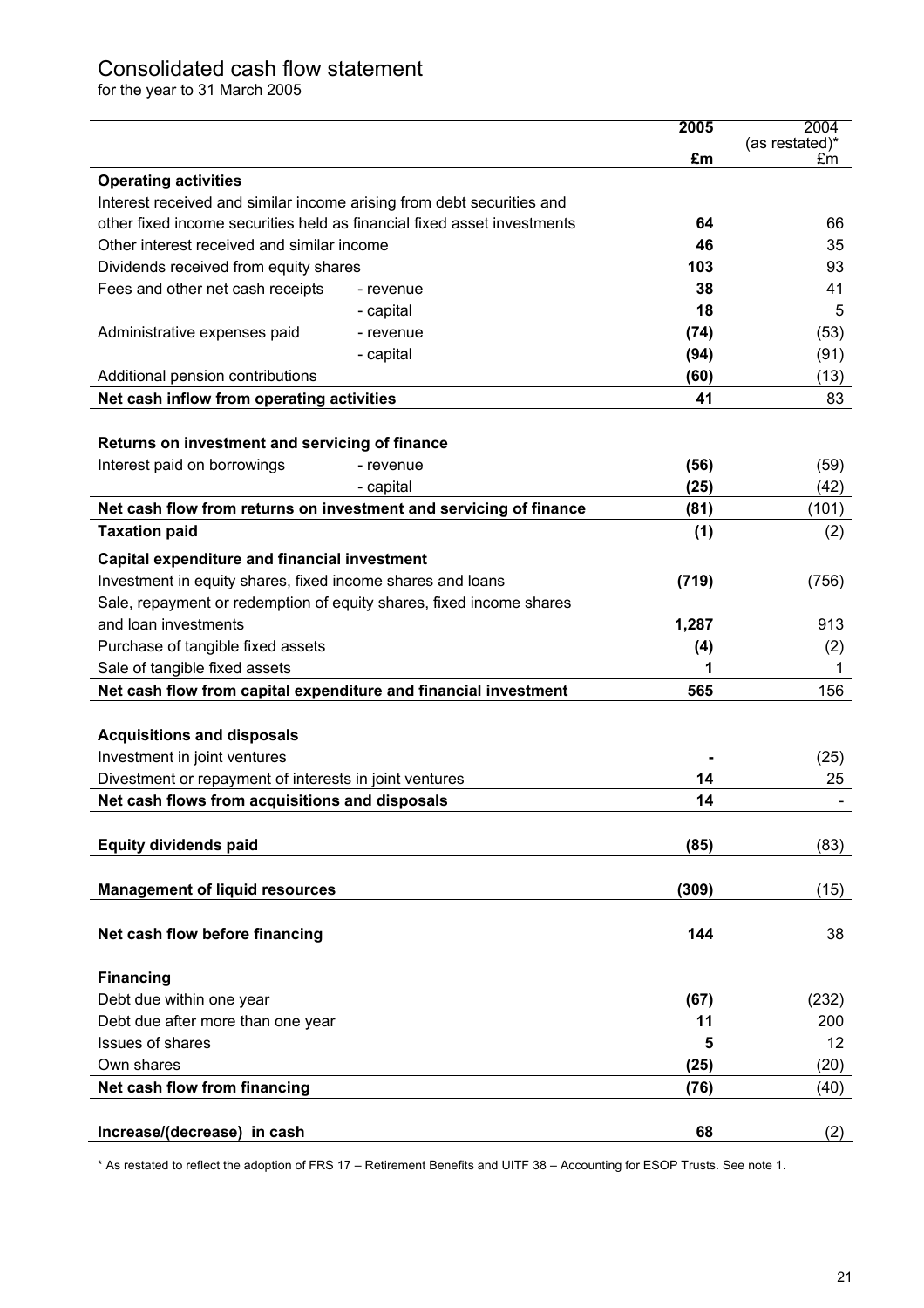# Notes to the financial statements

for the year to 31 March 2005

1 Reconciliation of revenue profit before tax to net cash flow from operating activities

|                                                                     | 2005 | 2004           |
|---------------------------------------------------------------------|------|----------------|
|                                                                     | £m   | (as restated*) |
|                                                                     |      | £m             |
| Revenue profit before tax                                           | 156  | 136            |
| Fees receivable and deal related costs accounted for in the capital |      |                |
| reserve                                                             | 18   | 5              |
| Administrative expenses allocated to the capital reserve            | (94) | (91)           |
|                                                                     | 80   | (50)           |
| Interest payable - revenue                                          | 57   | 51             |
|                                                                     | 137  | 101            |
| Depreciation of equipment and vehicles                              | 4    | 5              |
| Tax on investment income included within income from overseas       |      |                |
| companies                                                           | (1)  | (1)            |
| Interest received by way of loan notes                              | (36) | (28)           |
| Additional pension contributions                                    | (60) | (13)           |
| Movement in prepayments and accrued income                          | 8    | 3              |
| Movement in accruals and deferred income                            | (18) | 17             |
| Movement in provisions for liabilities and charges                  |      | (2)            |
| Reversal of losses of joint ventures less distribution received     |      |                |
| Net cash inflow from operating activities                           | 41   | 83             |

\* as restated to reflect the adoption of FRS 17 – Retirement Benefits and UITF 38 – Accounting for ESOP Trusts. See note 1

2 Reconciliation of net cash flows to movement in net debt

|                                               | 2005  | 2004    |
|-----------------------------------------------|-------|---------|
|                                               | £m    | £m      |
| Increase/(decrease) in cash in the year       | 68    | (2)     |
| Cash flow from management of liquid resources | 309   | 15      |
| Cash flow from debt financing                 | 59    | 33      |
| Cash flow from subordinated liabilities       | (4)   | (1)     |
| Cash flow from finance leases                 |       |         |
| Change in net debt from cash flows            | 433   | 45      |
| Foreign exchange movements                    | (23)  | 27      |
| Non-cash changes                              |       | 5       |
| Movement in net debt in the year              | 411   | 77      |
| Net debt at start of year                     | (938) | (1,015) |
| Net debt at end of year                       | (527) | (938)   |

## 3 Analysis of net debt

|                                       |          |      |                 | Other    |          |
|---------------------------------------|----------|------|-----------------|----------|----------|
|                                       | 1 April  | Cash | <b>Exchange</b> | non-cash | 31 March |
|                                       | 2004     | flow | movement        | changes  | 2005     |
|                                       | £m       | £m   | £m              | £m       | £m       |
| Cash and deposits repayable on        |          |      |                 |          |          |
| demand                                | 94       | 68   | (1)             |          | 161      |
| Treasury bills, other loans,          |          |      |                 |          |          |
| advances and treasury debt securities | 725      | 309  | 4               |          | 1,038    |
| Deposits and debt securities          |          |      |                 |          |          |
| repayable within one year             | (160)    | 67   | (3)             | (6)      | (102)    |
| Deposits and debt securities          |          |      |                 |          |          |
| repayable after one year              | (1, 550) | (8)  | (21)            | 6        | (1, 573) |
| Subordinated liabilities repayable    |          |      |                 |          |          |
| after one year                        | (45)     | (4)  | (2)             | 1        | (50)     |
| Hire purchase contracts               | (2)      |      |                 |          | (1)      |
|                                       | (938)    | 433  | (23)            | 1        | (527)    |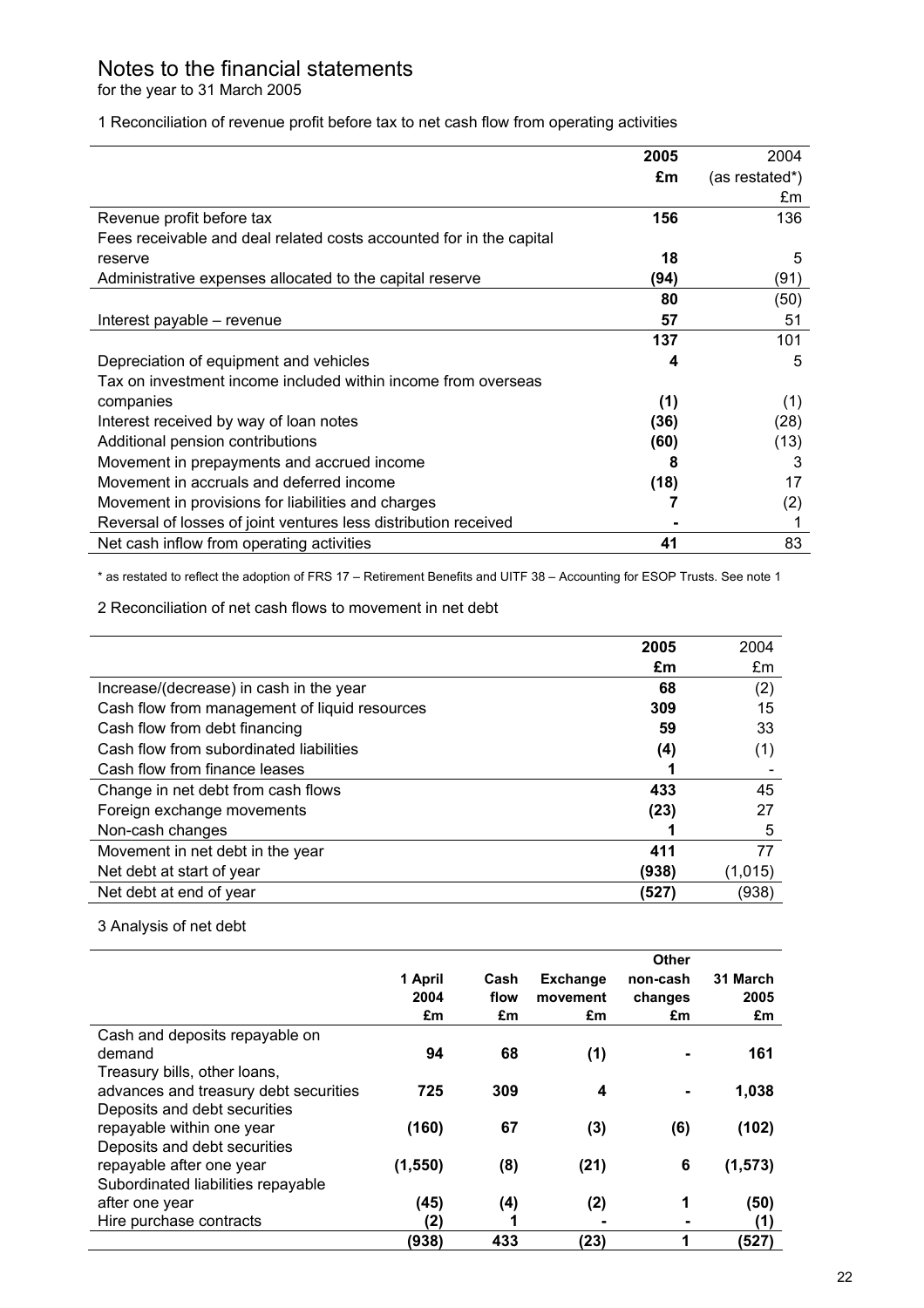#### 4 Restatement of prior years

The effect of adopting FRS17 and UITF 38 is set out on the following table:

|                     | Other<br>financial       |                          |              |
|---------------------|--------------------------|--------------------------|--------------|
|                     | income/                  | Actuarial                |              |
|                     | (costs) on               | (losses) on              |              |
|                     | pension                  | pension                  |              |
|                     | plan                     | plan                     | Total return |
|                     | 2004                     | 2004                     | 2004         |
| <b>Total return</b> | £m                       | £m                       | £m           |
| Previously reported | $\overline{\phantom{0}}$ | $\overline{\phantom{a}}$ | 531          |
| Adoption of FRS 17  | (3)                      | (4)                      | (7)          |
| As restated         | (3)                      | (4)                      | 524          |

|                      | Assets     |        | Liabilities              | Shareholders' funds |                          |            |
|----------------------|------------|--------|--------------------------|---------------------|--------------------------|------------|
|                      |            |        | Defined                  |                     |                          |            |
|                      |            | Other  | benefit                  | Capital             | Revenue                  |            |
| <b>Balance sheet</b> | Own shares | assets | liabilities              | reserve             | reserve                  | Own shares |
|                      | 2004       | 2004   | 2004                     | 2004                | 2004                     | 2004       |
|                      | £m         | £m     | £m                       | £m                  | £m                       | £m         |
| Previously reported  | 55         | 80     | $\overline{\phantom{0}}$ | 2,337               | 391                      |            |
| Adoption of FRS 17   | -          | (27)   | 83                       | (111)               |                          |            |
| Adoption of UITF 38  | (55)       |        | $\overline{\phantom{a}}$ |                     | $\overline{\phantom{a}}$ | (55)       |
| As restated          |            | 53     | 83                       | 2.226               | 392                      | (55)       |

## Notes to the preliminary announcement

#### **Note 1**

The preliminary announcement is prepared under the same accounting policies as set out in the statutory accounts for the year ended 31 March 2004 except as explained below.

*Financial Reporting Standard 17 – Retirement Benefits ("FRS 17")* The Group has adopted fully the reporting requirements of FRS 17, having previously complied with the transition disclosure requirements of the standard and SSAP 24.

*Urgent Issues Task Force Abstract 38 – Accounting for ESOP Trusts ("UITF")* The Group has also adopted UITF 38. This requires shares held by the 3i Group Employee Trust to be accounted for as a deduction in arriving at shareholders' funds rather than an asset.

The statutory accounts for the year to 31 March 2005 have not yet been delivered to the Registrar of Companies. The statutory accounts for the year to 31 March 2004 have been delivered to the Registrar of Companies. The auditors' reports on the statutory accounts for these years are unqualified and do not contain any statements under Section 237(2) or (3) of the Companies Act 1985. This announcement does not constitute statutory accounts.

#### **Note 2**

The final dividend will be payable on 15 July 2005 to holders of shares on the register on 17 June 2005.

### **Note 3**

Copies of the Report and accounts 2005 will be distributed to shareholders on or soon after 27 May 2005.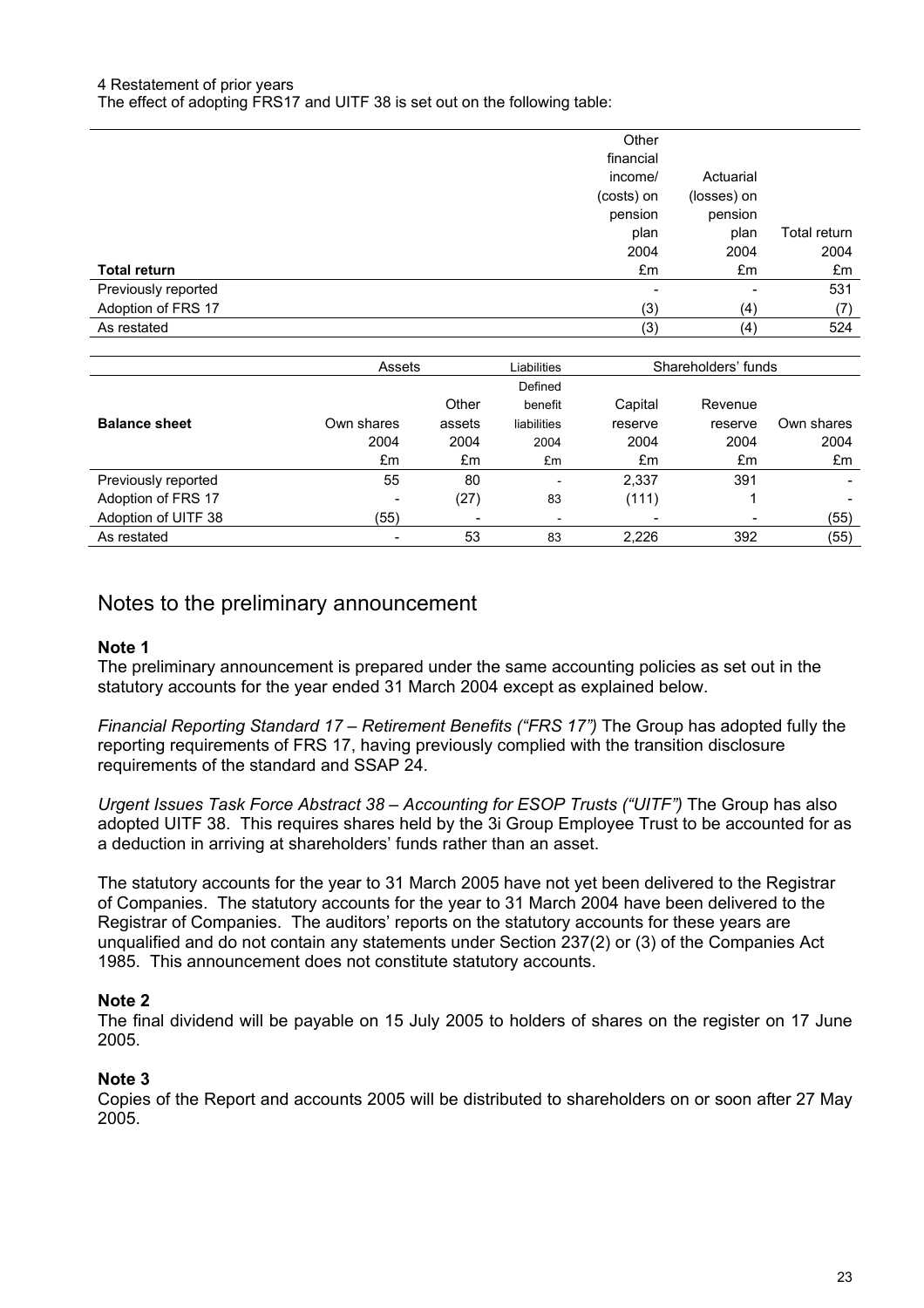## New investment analysis

Analysis of the equity, fixed income and loan investments made by the Group. This analysis excludes investments in joint ventures.

| Investment by business line (£m) | 2005 | 2004 | 2003                     | 2002                     | 2001                     |
|----------------------------------|------|------|--------------------------|--------------------------|--------------------------|
| <b>Buyouts</b>                   | 532  | 438  | 376                      | 229                      | 621                      |
| Growth Capital                   | 274  | 349  | 379                      | 390                      | 428                      |
| <b>Venture Capital</b>           | 144  | 161  | 176                      | 420                      | 923                      |
| <b>SMI</b>                       | 12   | 31   | $\overline{\phantom{a}}$ | $\overline{\phantom{0}}$ | $\overline{\phantom{0}}$ |
| Total                            | 962  | 979  | 931                      | 1.039                    | 1.972                    |

The analyses by business line have been amended for the following changes: (i) SMI figures were previously included within those of the business lines to which the individual assets related. These have been separately identified in 2005 and the comparative year 2004, but not for earlier years; (ii) Smaller buyouts which were previously included within Buyouts are now disclosed within Growth Capital, for which all comparatives have been restated; (iii) the portfolio is analysed over the five year period showing assets within the business lines in which they are now managed. Previously, assets were included in the business line which reflected their stage of investment at the relevant balance sheet date.

| Investment by geography (3i only - excluding co-investment funds) (£m) |     |     |     |     |       |  |
|------------------------------------------------------------------------|-----|-----|-----|-----|-------|--|
| UK                                                                     | 334 | 309 | 318 | 377 | 786   |  |
| <b>Continental Europe</b>                                              | 341 | 401 | 304 | 312 | 560   |  |
| US                                                                     | 51  | 61  | 74  | 119 | 134   |  |
| Asia                                                                   | 29  | 13  | 20  | 26  | 49    |  |
| Total                                                                  | 755 | 784 | 716 | 834 | 1.529 |  |

| Investment by geography (including co-investment funds) (£m) |     |     |     |       |       |  |
|--------------------------------------------------------------|-----|-----|-----|-------|-------|--|
| UK                                                           | 440 | 375 | 399 | 443   | 1,006 |  |
| <b>Continental Europe</b>                                    | 433 | 526 | 436 | 446   | 770   |  |
| US                                                           | 51  | 61  | 74  | 119   | 134   |  |
| Asia                                                         | 38  | 17  | 22  | 31    | 62    |  |
| Total                                                        | 962 | 979 | 931 | 1.039 | 1,972 |  |

| <b>Continental European investment (£m)</b> |     |     |     |     |     |
|---------------------------------------------|-----|-----|-----|-----|-----|
| <b>Benelux</b>                              | 24  | 73  | 67  | 64  | 63  |
| France                                      | 91  | 89  | 36  | 84  | 117 |
| Germany/Austria/Switzerland                 | 124 | 186 | 149 | 146 | 346 |
| Italy                                       | 21  | 19  | 32  | 13  | 64  |
| Nordic                                      | 109 | 106 | 69  | 90  | 16  |
| Spain                                       | 45  | 34  | 75  | 45  | 131 |
| Other European <sup>1</sup>                 | 19  | 19  | 8   | 4   | 33  |
| Total                                       | 433 | 526 | 436 | 446 | 770 |

 $1$  Other European includes investments in countries where 3i did not have an office at 31 March 2005.

| Investment by FTSE industrial classification (£m) |     |     |     |       |       |
|---------------------------------------------------|-----|-----|-----|-------|-------|
| Resources                                         | 93  | 11  | 12  | 15    | 67    |
| Industrials                                       | 207 | 219 | 328 | 110   | 256   |
| Consumer goods                                    | 195 | 306 | 194 | 206   | 371   |
| Services and utilities                            | 310 | 290 | 197 | 352   | 482   |
| <b>Financials</b>                                 | 77  | 33  | 54  | 26    | 55    |
| Information technology                            | 80  | 120 | 146 | 330   | 741   |
| Total                                             | 962 | 979 | 931 | 1,039 | 1,972 |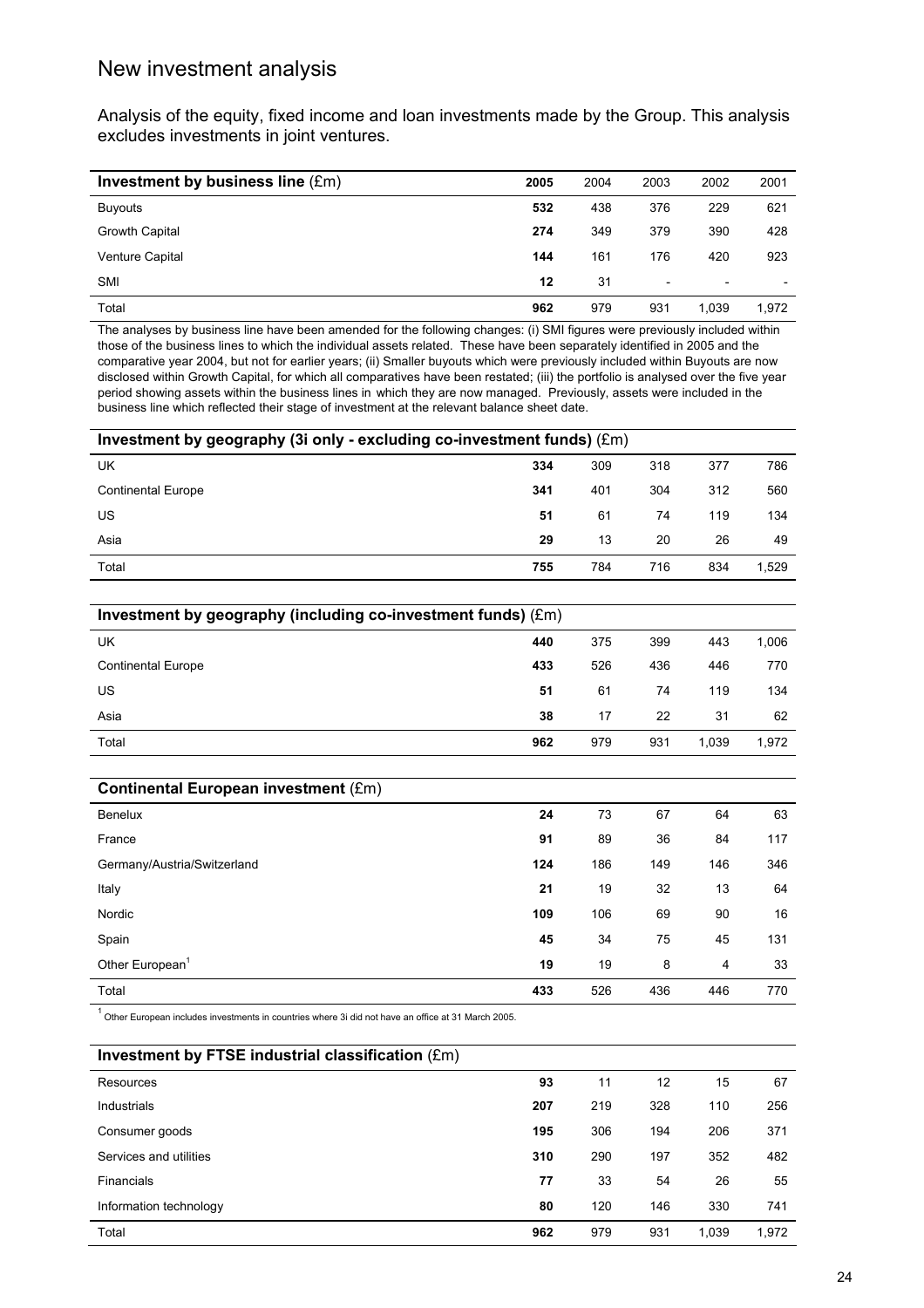## Portfolio analysis

The Group's equity, fixed income and loan investments total £4,301 million at 31 March 2005.

| Portfolio value by business line (£m) | 2005  | 2004  | 2003                     | 2002                     | 2001                     |
|---------------------------------------|-------|-------|--------------------------|--------------------------|--------------------------|
| <b>Buyouts</b>                        | 1,570 | 1,480 | 1.197                    | 1,152                    | 1,183                    |
| Growth Capital                        | 1.226 | 1.214 | 2.000                    | 2.647                    | 2,710                    |
| <b>Venture Capital</b>                | 743   | 672   | 742                      | 1.310                    | 1,912                    |
| <b>SMI</b>                            | 762   | 960   | $\overline{\phantom{a}}$ | $\overline{\phantom{a}}$ | $\overline{\phantom{0}}$ |
| Total                                 | 4,301 | 4,326 | 3,939                    | 5,109                    | 5,805                    |

| Portfolio value by geography (including co-investment funds) (£m) |       |       |       |       |       |  |  |
|-------------------------------------------------------------------|-------|-------|-------|-------|-------|--|--|
| UK                                                                | 2.751 | 3.024 | 3.041 | 4.018 | 4,792 |  |  |
| <b>Continental Europe</b>                                         | 2.427 | 2.299 | 1.773 | 1.984 | 2,039 |  |  |
| US                                                                | 281   | 241   | 182   | 270   | 246   |  |  |
| Asia                                                              | 102   | 86    | 101   | 101   | 98    |  |  |
| Total                                                             | 5,561 | 5.650 | 5.097 | 6.373 | 7.175 |  |  |

| Portfolio value by geography (3i only - excluding co-investment funds) (£m) |       |       |       |       |       |  |  |
|-----------------------------------------------------------------------------|-------|-------|-------|-------|-------|--|--|
| UK                                                                          | 2.253 | 2.506 | 2.494 | 3.386 | 4,121 |  |  |
| <b>Continental Europe</b>                                                   | 1.688 | 1.511 | 1.175 | 1.373 | 1,363 |  |  |
| US                                                                          | 272   | 234   | 180   | 264   | 235   |  |  |
| Asia                                                                        | 88    | 75    | 90    | 86    | 86    |  |  |
| Total                                                                       | 4.301 | 4.326 | 3.939 | 5.109 | 5,805 |  |  |

| Continental European portfolio value (£m) |       |       |       |       |       |
|-------------------------------------------|-------|-------|-------|-------|-------|
| <b>Benelux</b>                            | 180   | 181   | 101   | 78    | 92    |
| France                                    | 291   | 234   | 186   | 253   | 254   |
| Germany/Austria/Switzerland               | 499   | 454   | 319   | 385   | 556   |
| Italy                                     | 69    | 53    | 69    | 103   | 142   |
| Nordic                                    | 344   | 332   | 273   | 304   | 26    |
| Spain                                     | 249   | 224   | 211   | 222   | 234   |
| Other European <sup>1</sup>               | 56    | 33    | 16    | 28    | 59    |
| Total                                     | 1,688 | 1,511 | 1,175 | 1,373 | 1,363 |

 $1$  Other European includes investments in countries where 3i did not have an office at 31 March 2005.

| Portfolio value by FTSE industrial classification (£m) |       |       |       |       |       |
|--------------------------------------------------------|-------|-------|-------|-------|-------|
| Resources                                              | 161   | 155   | 186   | 268   | 232   |
| <b>Industrials</b>                                     | 1,074 | 1,018 | 944   | 1,117 | 1,081 |
| Consumer goods                                         | 964   | 1,026 | 873   | 1,080 | 1,237 |
| Services and utilities                                 | 1,212 | 1,275 | 1,018 | 1,318 | 1,538 |
| Financials                                             | 331   | 238   | 274   | 273   | 256   |
| Information technology                                 | 559   | 614   | 644   | 1,053 | 1,461 |
| Total                                                  | 4,301 | 4,326 | 3,939 | 5,109 | 5,805 |
|                                                        |       |       |       |       |       |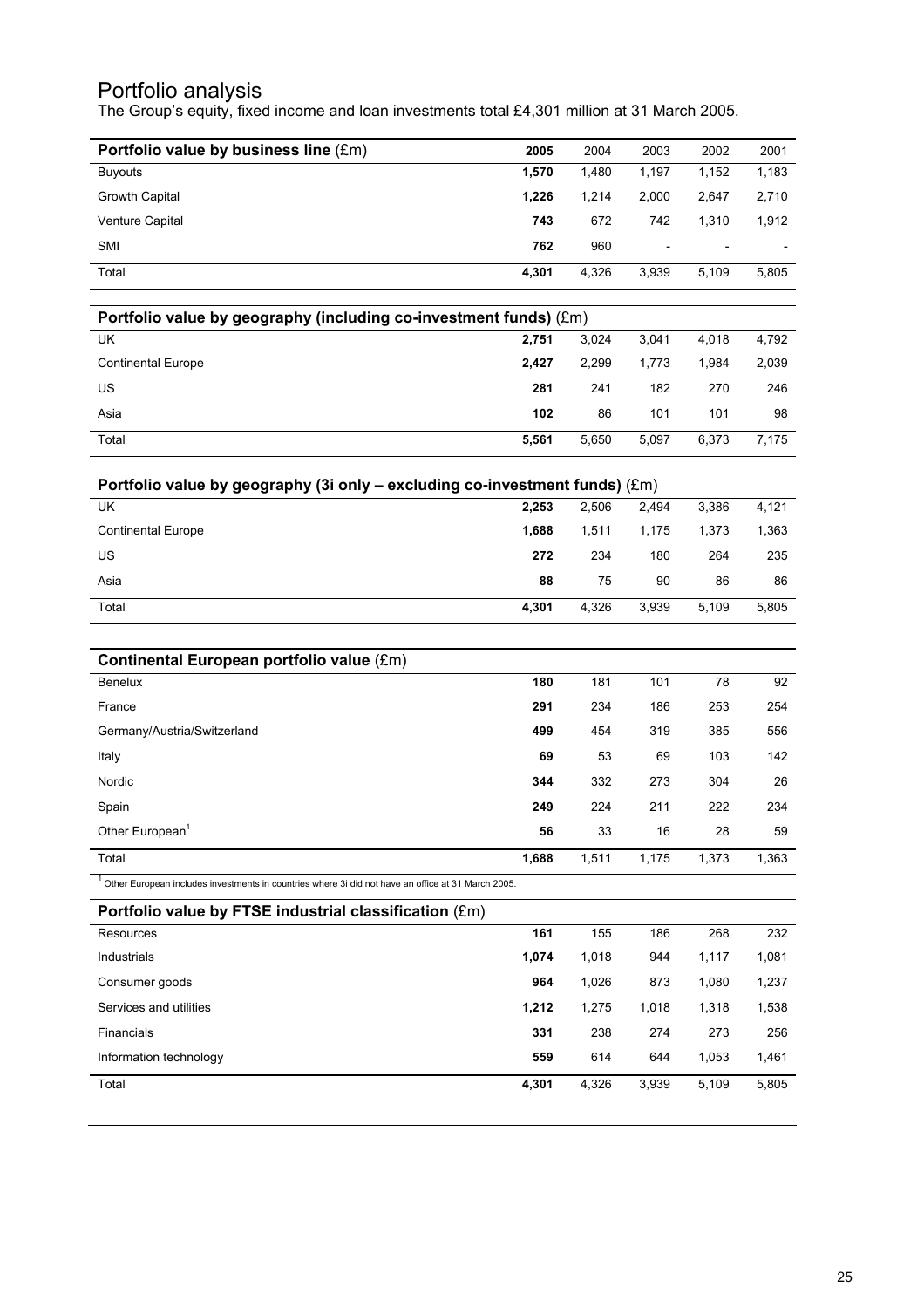| Portfolio value by valuation method (£m)                         | 2005  | 2004  | 2003  | 2002  | 2001  |
|------------------------------------------------------------------|-------|-------|-------|-------|-------|
| Imminent sale or IPO                                             | 373   | 174   | 37    | 51    | 106   |
| Listed                                                           | 179   | 225   | 187   | 413   | 818   |
| Secondary market                                                 | 31    | 29    | 30    | 89    | 266   |
| Earnings                                                         | 1,138 | 1,347 | 938   | 1,210 | 1,033 |
| Cost                                                             | 468   | 509   | 607   | 1,077 | 1,078 |
| Further advance                                                  | 203   | 149   | 155   | 186   | 244   |
| Net assets                                                       | 92    | 103   | 139   | 132   | 147   |
| Other (including other Venture Capital assets valued below cost) | 417   | 328   | 282   | 219   | 157   |
| Loan investments and fixed income shares                         | 1,400 | 1,462 | 1,564 | 1,732 | 1,956 |
| Total                                                            | 4,301 | 4,326 | 3.939 | 5,109 | 5,805 |

| Buyout portfolio value by valuation method (£m) |       |       |       |       |       |
|-------------------------------------------------|-------|-------|-------|-------|-------|
| Imminent sale or IPO                            | 134   | 59    |       | -     |       |
| Listed                                          | 72    | 79    | 46    | 93    | 215   |
| Secondary market                                | 1     | 1     | 6     | 12    | 16    |
| Earnings                                        | 372   | 472   | 245   | 204   | 140   |
| Cost                                            | 71    | 58    | 93    | 64    | 76    |
| Net assets                                      | 4     | 2     | 7     | 9     | 6     |
| Other                                           | 47    | 20    | 32    | 14    | 9     |
| Loan investments and fixed income shares        | 869   | 789   | 768   | 756   | 721   |
| Total                                           | 1,570 | 1,480 | 1,197 | 1,152 | 1,183 |

| Growth Capital portfolio value by valuation method (£m) |       |       |       |       |       |
|---------------------------------------------------------|-------|-------|-------|-------|-------|
| Imminent sale or IPO                                    | 120   | 49    | 23    | 42    | 62    |
| Listed                                                  | 29    | 60    | 102   | 177   | 313   |
| Secondary market                                        | 7     | 6     | 6     | 13    | 25    |
| Earnings                                                | 360   | 350   | 658   | 967   | 850   |
| Cost                                                    | 159   | 171   | 230   | 284   | 175   |
| Further advance                                         | 14    | 15    | 14    | 24    | 22    |
| Net assets                                              | 32    | 39    | 131   | 115   | 140   |
| Other                                                   | 184   | 145   | 135   | 155   | 67    |
| Loan investments and fixed income shares                | 321   | 379   | 701   | 870   | 1,056 |
| Total                                                   | 1,226 | 1,214 | 2,000 | 2,647 | 2,710 |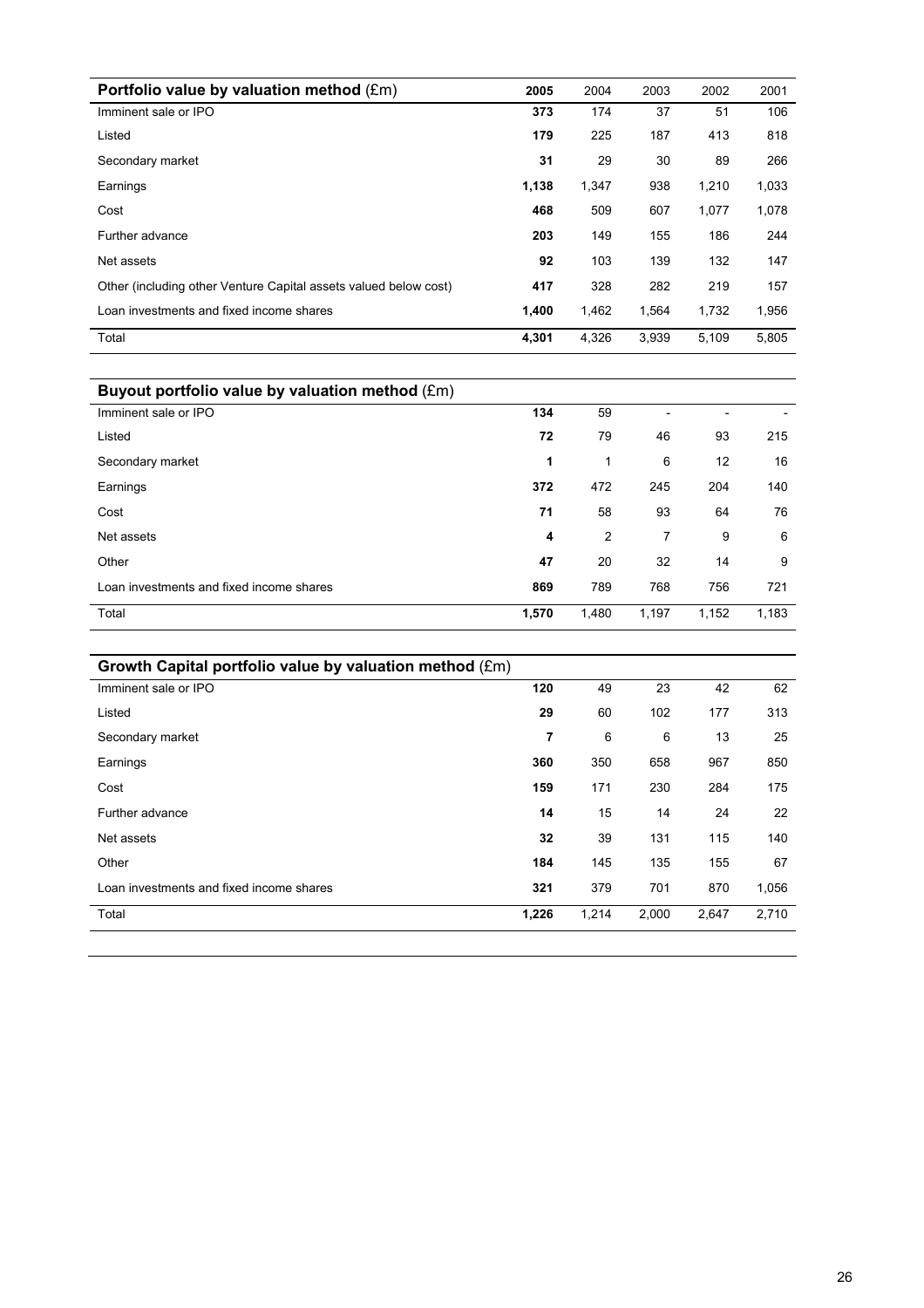| Venture Capital portfolio value by valuation method (£m) | 2005 | 2004                     | 2003 | 2002  | 2001  |
|----------------------------------------------------------|------|--------------------------|------|-------|-------|
|                                                          |      |                          |      |       |       |
| Imminent sale or IPO                                     | 33   | 36                       | 14   | 9     | 44    |
| Listed                                                   | 63   | 62                       | 39   | 143   | 290   |
| Secondary market                                         | 19   | 19                       | 18   | 64    | 225   |
| Earnings                                                 | 22   | $\overline{\phantom{0}}$ | 35   | 39    | 43    |
| Cost                                                     | 221  | 257                      | 284  | 729   | 827   |
| Further advance                                          | 186  | 119                      | 141  | 162   | 222   |
| Net assets                                               | 1    | 1                        | 1    | 8     | 1     |
| Other Venture Capital assets valued below cost           | 82   | 51                       | 79   | 23    | 15    |
| Other                                                    | 55   | 66                       | 36   | 27    | 66    |
| Loan investments and fixed income shares                 | 61   | 61                       | 95   | 106   | 179   |
| Total                                                    | 743  | 672                      | 742  | 1,310 | 1,912 |
| - of which early stage Venture Capital                   | 561  | 456                      | 589  | 1,042 | 1,368 |

| SMI portfolio value by valuation method (£m) |     |     |                          |  |
|----------------------------------------------|-----|-----|--------------------------|--|
| Imminent sale or IPO                         | 86  | 30  |                          |  |
| Listed                                       | 15  | 24  | $\overline{a}$           |  |
| Secondary market                             | 4   | 3   | $\overline{\phantom{a}}$ |  |
| Earnings                                     | 384 | 525 | $\overline{\phantom{a}}$ |  |
| Cost                                         | 17  | 23  | $\overline{\phantom{0}}$ |  |
| Further advance                              | 3   | 15  | $\overline{\phantom{0}}$ |  |
| Net assets                                   | 55  | 61  | $\overline{\phantom{0}}$ |  |
| Other                                        | 49  | 46  | $\overline{\phantom{0}}$ |  |
| Loan investments and fixed income shares     | 149 | 233 | $\overline{\phantom{a}}$ |  |
| Total                                        | 762 | 960 |                          |  |

| Venture Capital portfolio value by sector (£m)        |     |     |     |       |       |
|-------------------------------------------------------|-----|-----|-----|-------|-------|
| Healthcare                                            | 236 | 231 | 253 | 400   | 359   |
| Communications                                        | 183 | 168 | 151 | 242   | 493   |
| Electronics, semiconductors and advanced technologies | 140 | 101 | 107 | 186   | 192   |
| Software                                              | 184 | 172 | 231 | 482   | 868   |
| Total                                                 | 743 | 672 | 742 | 1.310 | 1.912 |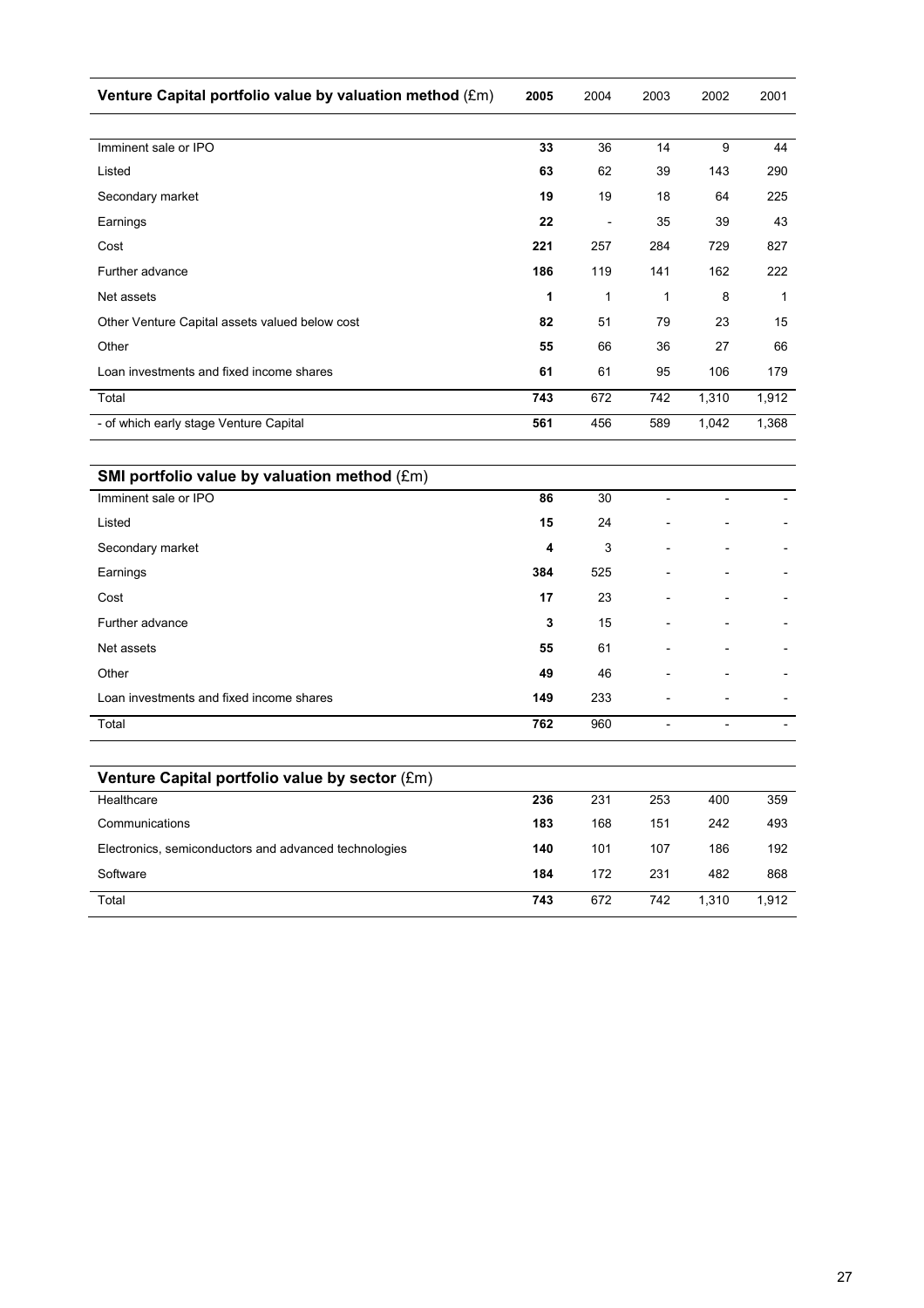# Realisations analysis

Analysis of the Group's realisations proceeds (excluding third party co-investment funds).

| Realisations proceeds by business line (£m)                  | 2005  | 2004           | 2003           | 2002 | 2001  |
|--------------------------------------------------------------|-------|----------------|----------------|------|-------|
| <b>Buyouts</b>                                               | 505   | 205            | 345            | 138  | 204   |
| Growth Capital                                               | 443   | 391            | 538            | 540  | 677   |
| Venture Capital                                              | 156   | 91             | 93             | 261  | 670   |
| SMI                                                          | 198   | 236            | $\overline{a}$ |      |       |
| Total                                                        | 1,302 | 923            | 976            | 939  | 1,551 |
|                                                              |       |                |                |      |       |
| Realisations proceeds by geography (£m)                      |       |                |                |      |       |
| UK                                                           | 897   | 608            | 727            | 794  | 1,366 |
| <b>Continental Europe</b>                                    | 365   | 245            | 238            | 133  | 181   |
| US                                                           | 34    | 10             | $\overline{c}$ | 10   |       |
| Asia                                                         | 6     | 60             | 9              | 2    | 4     |
| Total                                                        | 1,302 | 923            | 976            | 939  | 1,551 |
|                                                              |       |                |                |      |       |
| <b>Realisations proceeds (£m)</b>                            |       |                |                |      |       |
| <b>IPO</b>                                                   | 41    | $\overline{7}$ | 37             | 55   | 253   |
| Sale of quoted investments                                   | 134   | 118            | 110            | 370  | 536   |
| Trade and other sales                                        | 744   | 532            | 493            | 303  | 470   |
| Loan and fixed income share repayments                       | 383   | 266            | 336            | 211  | 292   |
| Total                                                        | 1,302 | 923            | 976            | 939  | 1,551 |
|                                                              |       |                |                |      |       |
| Realisations proceeds by FTSE industrial classification (£m) |       |                |                |      |       |
| Resources                                                    | 105   | 14             | 60             | 52   | 34    |
| Industrials                                                  | 142   | 216            | 294            | 193  | 211   |
| Consumer goods                                               | 394   | 167            | 192            | 255  | 278   |
| Services and utilities                                       | 457   | 352            | 330            | 288  | 338   |
| Financials                                                   | 29    | 80             | 42             | 18   | 33    |
| Information technology                                       | 175   | 94             | 58             | 133  | 657   |
| Total                                                        | 1,302 | 923            | 976            | 939  | 1,551 |

# Funds under management

| (Em)                                     | 2005  | 2004  | 2003  | 2002  | 2001  |
|------------------------------------------|-------|-------|-------|-------|-------|
| Third party unquoted co-investment funds | 1.913 | 1.875 | 1.587 | 1.995 | 2.131 |
| Quoted investment companies (1)          | ٠     | 600   | 452   | 761   | 870   |
| Total                                    | 1.913 | 2.475 | 2.039 | 2.756 | 3.001 |

(1) 3i closed its quoted fund management business in 2005. The 3i Group Pension Plan is now managed by a third party.